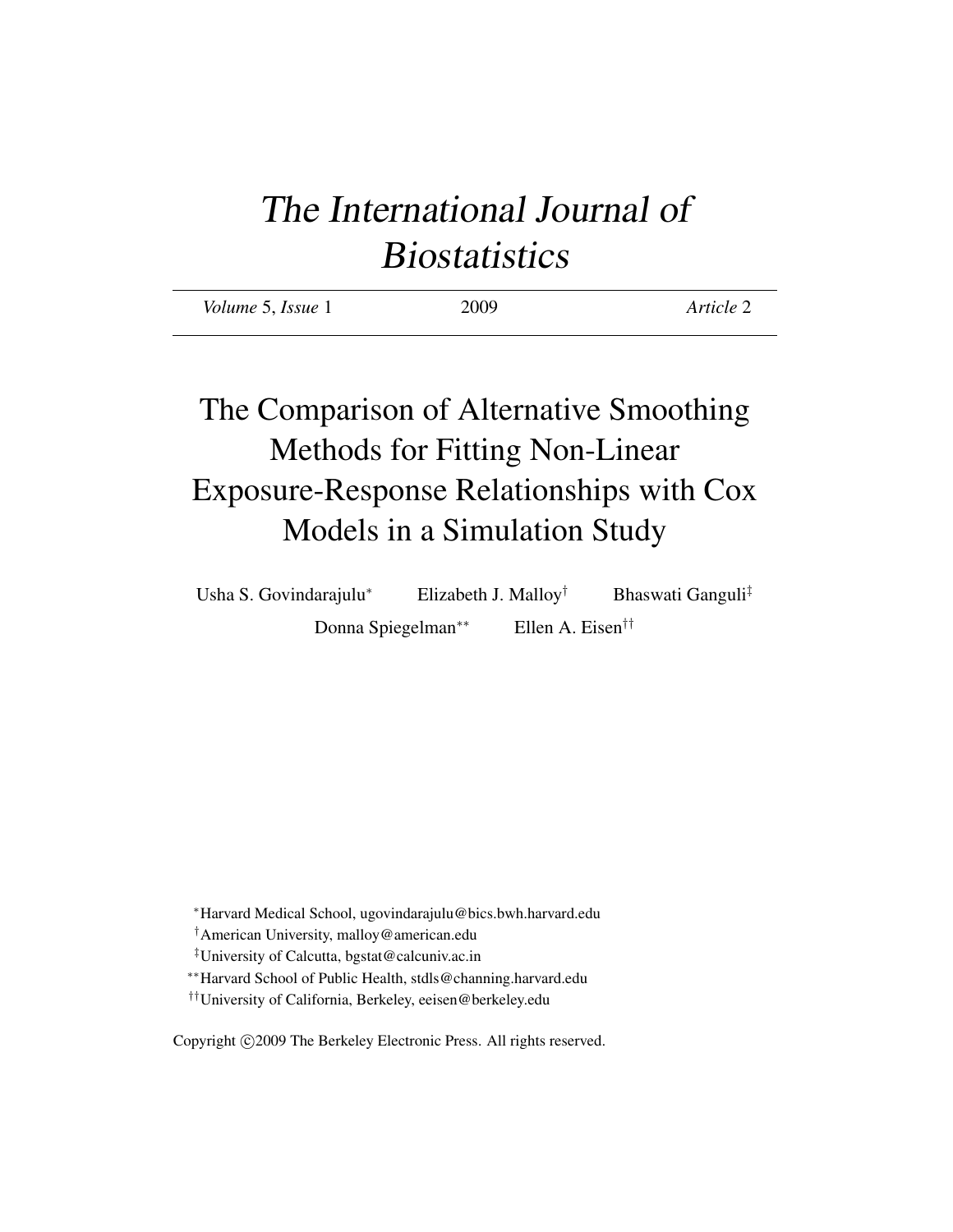# The Comparison of Alternative Smoothing Methods for Fitting Non-Linear Exposure-Response Relationships with Cox Models in a Simulation Study<sup>∗</sup>

Usha S. Govindarajulu, Elizabeth J. Malloy, Bhaswati Ganguli, Donna Spiegelman, and Ellen A. Eisen

#### Abstract

We examined the behavior of alternative smoothing methods for modeling environmental epidemiology data. Model fit can only be examined when the true exposure-response curve is known and so we used simulation studies to examine the performance of penalized splines (P-splines), restricted cubic splines (RCS), natural splines (NS), and fractional polynomials (FP). Survival data were generated under six plausible exposure-response scenarios with a right skewed exposure distribution, typical of environmental exposures. Cox models with each spline or FP were fit to simulated datasets. The best models, e.g. degrees of freedom, were selected using default criteria for each method. The root mean-square error (rMSE) and area difference were computed to assess model fit and bias (difference between the observed and true curves). The test for linearity was a measure of sensitivity and the test of the null was an assessment of statistical power. No one method performed best according to all four measures of performance, however, all methods performed reasonably well. The model fit was best for P-splines for almost all true positive scenarios, although fractional polynomials and RCS were least biased, on average.

KEYWORDS: penalized spline, simulation, restricted cubic spline, natural spline, fractional polynomial, Cox model

<sup>∗</sup>Funding for this research was provided through this grant: National Cancer Institute R01 CA081345-08.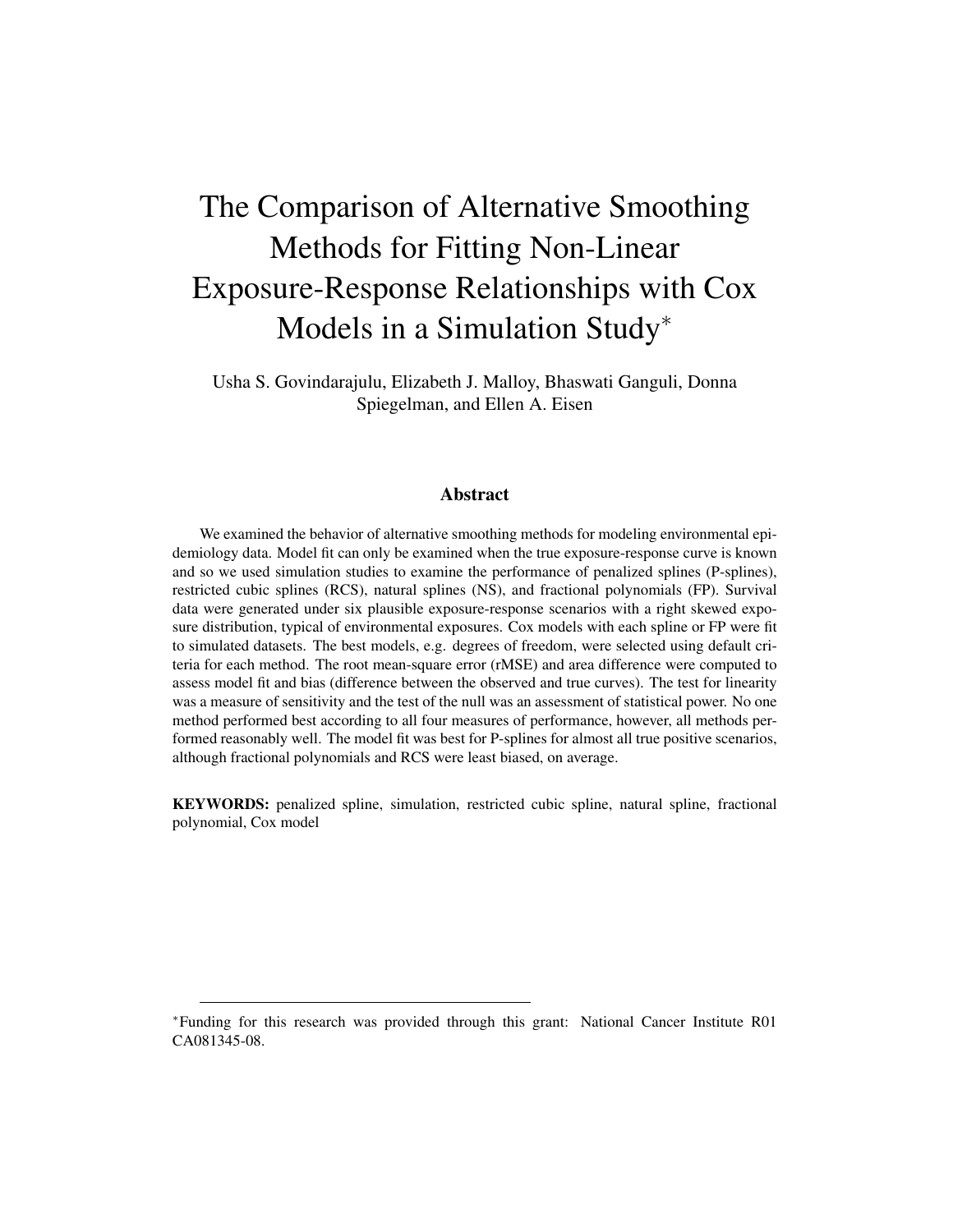### **INTRODUCTION**

Smoothing methods are widely used to analyze epidemiologic data, particularly in the area of environmental health where nonlinear relationships are not uncommon. These methods avoid parametric constraints on the shape of the exposure-response relationship and permit adjustment for cyclical patterns in the confounders. Most such applications fit cubic functions using splines (natural splines, restricted cubic splines, or penalized splines) or else apply fractional polynomials. There have been several recent examinations of the performance of these smoothing techniques. Steenland and Deddens (2004) described both penalized splines and restricted cubic splines in a review of alternative modeling approaches in occupational epidemiology. Höllander and Schumacher (2004) compared restricted cubic splines and fractional polynomials in Cox models through simulations and improved estimation of risk functions through bagging. In another report, we applied penalized splines, restricted cubic splines (stepwise), and fractional polynomials in survival models to data from two occupational cohort studies (Govindarajulu *et al*, 2007) and compared results. Restricted cubic splines (stepwise) and penalized splines were found to be closer to each other than either was to the fractional polynomial in both datasets where they were used to model lung cancer mortality as a function of lifetime exposure, to respirable crystalline silica (Checkoway *et al*, 1997) and to uranium, measured as radon progency (Samet *et al*, 1991). The distribution of exposure in both studies was skewed; bounded by zero with a long right tail, as is commonly observed in environmental and occupational studies (Johnson and Rappaport, 2007). Although the behavior of alternative smoothing techniques in relation to each other is of interest, their performance relative to the truth is of greater interest.

Motivated by these applications to real data, we turned to simulations in which we could create plausible exposure-response scenarios and evaluate model fit directly. In the present study we evaluated the performance of a broader range of smoothing techniques in simulated data, in which we know the exposure distribution and shape of underlying exposure-response curve. We first describe the alternative smoothing techniques we used to fit exposure-outcome data within a Cox model. These techniques were applied to data generated under six different scenarios, and the simulation framework is described in the next section along with the methods used to evaluate model fit. We then present results from the simulations. Finally, we draw conclusions regarding this work and future applications.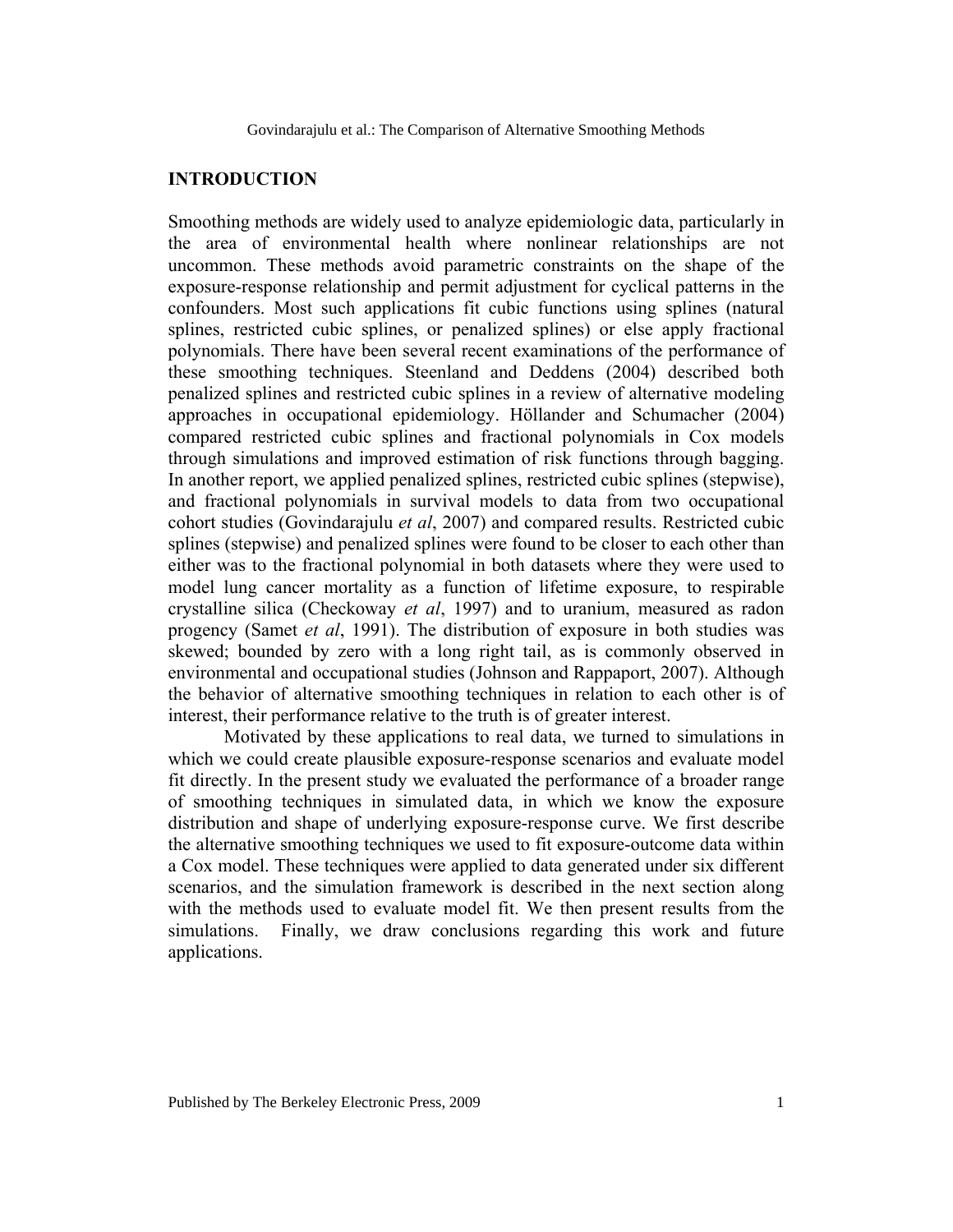#### **METHODS**

#### **Methods for fitting splines and fractional polynomials**

We modeled non-linear exposure-response relationships using penalized splines, restricted cubic splines, natural splines, and fractional polynomials. We used the Cox proportional hazards regression model (Cox and Oates, 1985), where the model for the mortality rate for the *i*th subject at time *t* is:

$$
\lambda(t \mid X_i) = \lambda_0(t) \exp(g(X_i)) \tag{1}
$$

where *g* is a smooth function of the cumulative exposure  $X_i$  defined by the particular smoothing method. Each smoothing method is described below in more detail.

1) Restricted cubic spline (RCS)

The RCS is a cubic regression spline constrained to have continuous first and second derivatives at the knots (Hastie and Tibshirani, 1990) for visual smoothness (Durrelman and Simon, 1989). RCS are further constrained to be linear above the last knot and below the first (Durrelman and Simon, 1989). The linearity in the tails allows for a more parsimonious model.

 To model the dose-response relationship using a restricted cubic spline transformation, we first select *H* values, say  $(\kappa_1 < \kappa_2 < \ldots < \kappa_H)$ , within the observed range of the exposure. In the standard software implementation, these values, or knots, are located at a pre-specified number of evenly-spaced quantiles of the exposure distribution. We then assume the model in Eq. 1 is given by

$$
g(X_i) = \beta_0 X_i + \sum_{h=1}^{H-2} \beta_h \cdot X_{ih}
$$
 (2)

and the  $X_{ih}$ 's are non-linear functions determined by the position of the knots.

The H-2 spline variables created by the restricted cubic spline function are included in the Cox proportional hazard regression model, and standard modeling techniques can then be applied. We first implemented the RCS within R using the function, rcspline.eval, with a default of 5 knots, which uses a truncated power basis as described above (R 2.3.1, 2006).

We also implemented a stepwise RCS within a SAS macro written by one of us (D Spiegelman) and is described in Govindarajulu *et al* (2007). A stepwise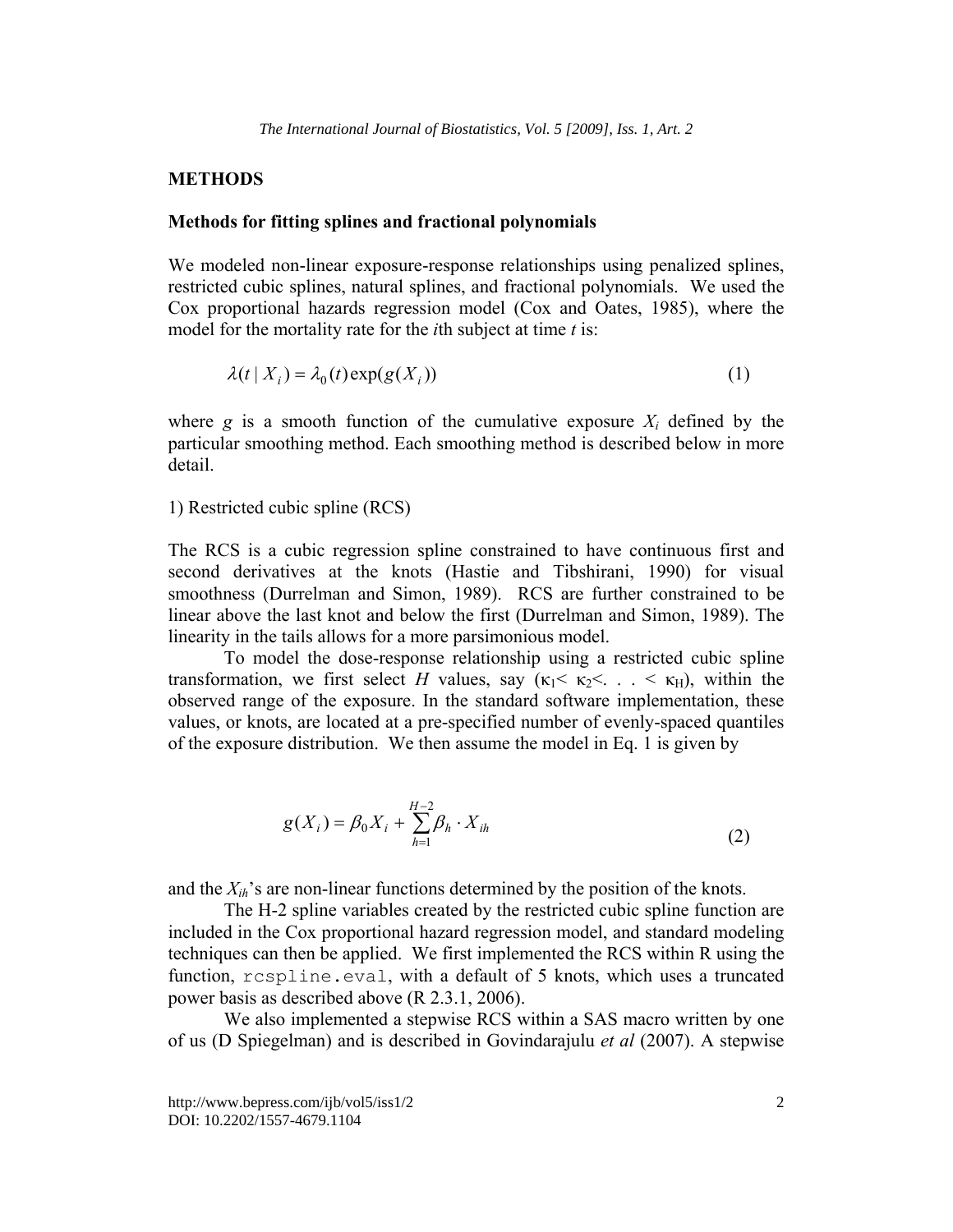selection procedure was used that starts with 25 knots to select spline variables that adhere to a specified entry and exit criteria determined by a user-defined significance level (default entry and exit levels are 0.05). The final model includes the exposure variable and whatever spline variables were retained using the stepwise selection procedure.

#### 2) Penalized spline (P-spline)

P-splines were fit using the standard software implementation in R (R 2.3.1, 2006). P-splines offer an approach to selecting optimal smoothing via degrees of freedom (df) that is relatively robust to the choice of location and relatively large number of knots by modeling the smooth function, *s*, as defined in Eq. 2. The *Xih*, where  $h=1,...,H-2$ , are non-linear basis functions corresponding to a large number of knots, H. In the pspline function in R, the X*ih*'s are B-spline basis functions, piecewise polynomials joined by knots (R 2.3.1, 2006). The number and location of knots have little influence on the shape of the P-spline curve, as long as the knots are adequately spaced and the number of knots is sufficiently large (Ruppert, 2002).

We considered two implementatons of the pspline function within a Cox model fit in R, the standard implementation which uses  $df = 4$  as the criterion for smoothing (R 2.3.1, 2006). and an alternative model selection criterion based on minimizing Akaike's Information Criteria (AIC) (Akaike, 1974; Therneau and Grambsch, 1998) to select df. The AIC criterion, as implemented in the pspline function in R/Splus begins with a default of 15 spline terms in the B-spline basis expansion (R 2.3.1, 2006;Therneau and Grambsch, 2002). AIC then selects the optimal smoothing parameter that is used in the penalized partial likelihood fit, which is equivalent to selecting the optimal df (Therneau and Grambsch, 1998). The chosen knots are then evenly spaced across the range of X, i.e, the exposure variable.

#### 3) Natural spline (NS)

The natural spline is essentially a restricted cubic spline as defined in Eq. 2 which instead of piecewise polynomials, uses B-splines basis functions, for  $X_{ih}$ , where *h*=1,..,*H-2.* B-spline basis functions were described in more detail in the previous section. We used the function,  $ns$ , in R to model the natural spline  $(R\ 2.3.1)$ , 2006). We specified a usual default df of 4, where df = number of knots  $+1+1$ (if include intercept from the basis function). The ns function generates a basis matrix, which represents the family of piecewise-cubic splines with the specified sequence of interior knots and the natural boundary conditions. This constrains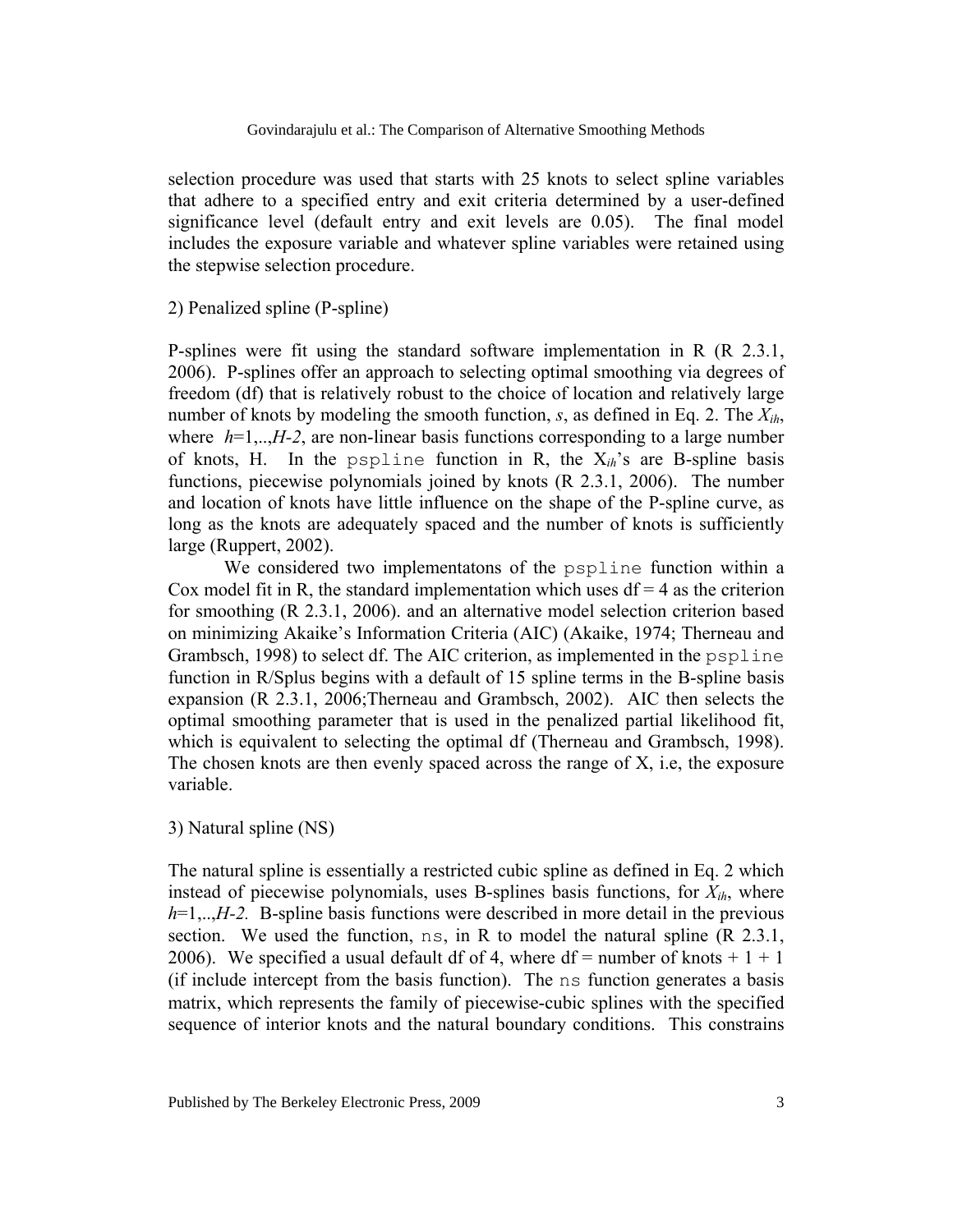the function to be linear beyond the boundary knots, which default to the extremes of the data.

#### 4) Fractional polynomials (FP)

Like P-splines and RCS, fractional polynomials may be used with any generalized linear model or Cox model for survival data (Royston and Altman, 1994). Although a global (rather than local) approach, the FP model has the advantage of being a simpler form than the other two options, and incorporating a wider range of functional forms than that permitted by the standard polynomial family. A greater range of possible dose-response relationships could be accommodated. An FP of degree *m* is defined as follows (Royston and Altman, 1994a):

$$
g_m(X_i; \beta, \mathbf{p}) = \sum_{j=0}^{m} \beta_j V_j(X_i)
$$
 (3)

 where *m* is generally taken to be either 1 or 2, **p**= {-2, -1, -0.5, 0, 0.5, 1, 2, 3} is a set of powers with  $p_1 < ... < p_m$ , and  $\beta = (\beta_1, ..., \beta_m)$ . An  $m=1$  model would use a single value from **p** for  $V_i(X_i)$ , whereas for an  $m=2$  model, two values are selected (Govindarajulu *et al*, 2007) . An *m*=1 model would use a single value from **p**, call it  $p_j$  so in Eq. 10,  $V_j(X_i)$  would be a single term,  $X_i^{p_j}$ , except when  $p_j=0$ , then it would be  $ln(X_i)$  (Royston and Altman, 1994a; Royston and Altman, 1994).

For an  $m=2$  model, two values are selected from  $\mathbf{p}, p_j$  and  $p_k$ . For example, if  $p_j = -2$  then  $p_k$  can take on any of the values,  $\{-2, -1, -0.5, 0, 0.5, 1, 2, 3\}$ , to create all possible pairs with  $p_j$  or if  $p_j = 1$  then  $p_k$  can take any of the values, {1,} 2, 3} to create the pairs,  $\{(1,1), (1,2) \text{ or } (1,3)\}$  with  $p_j$ . In Eq. 10,  $V_j(X_j)$  would now contain 2 terms. If  $p_i \neq p_k$ , the two terms in  $V_j(X_i)$  are  $X_i^{p_j}$  and  $X_i^{p_k}$ . If,  $p_j$  $=p_k \neq 0$ , than the two terms in  $V_j(X_i)$  are  $X_i^{p_j}$  and  $X_i^{p_k}$  ln( $X_i$ ). Finally, if  $p_j = p_k$ =0, then the two terms in  $V_j(X_i)$  are then  $ln(X_i)$  and  $ln(X_i)^2$  (Royston and Altman, 1994a; Royston and Altman, 1994).

There are 44 possible combinations of  $m=1$  and  $m=2$  models, where the highest degree fractional polynomial considered is *m=2.* For a given *m=1* or *m=2* model, the best model is chosen to be the one with the lowest deviance. Since we are fitting Cox models we cannot simply define the deviance as -2\*(loglikelihood) (Collett, 2003). Therefore, in this context, each Cox model is first ranked by the value of its partial log-likelihood. In R (R 2.3.1, 2006), using the fp function of the mfp function, the FP is tested against the straight-line model initially. If the test is significant at the specified alpha level, it continues else it selects the linear model. Next, the best m=1 model and best m=2 model are tested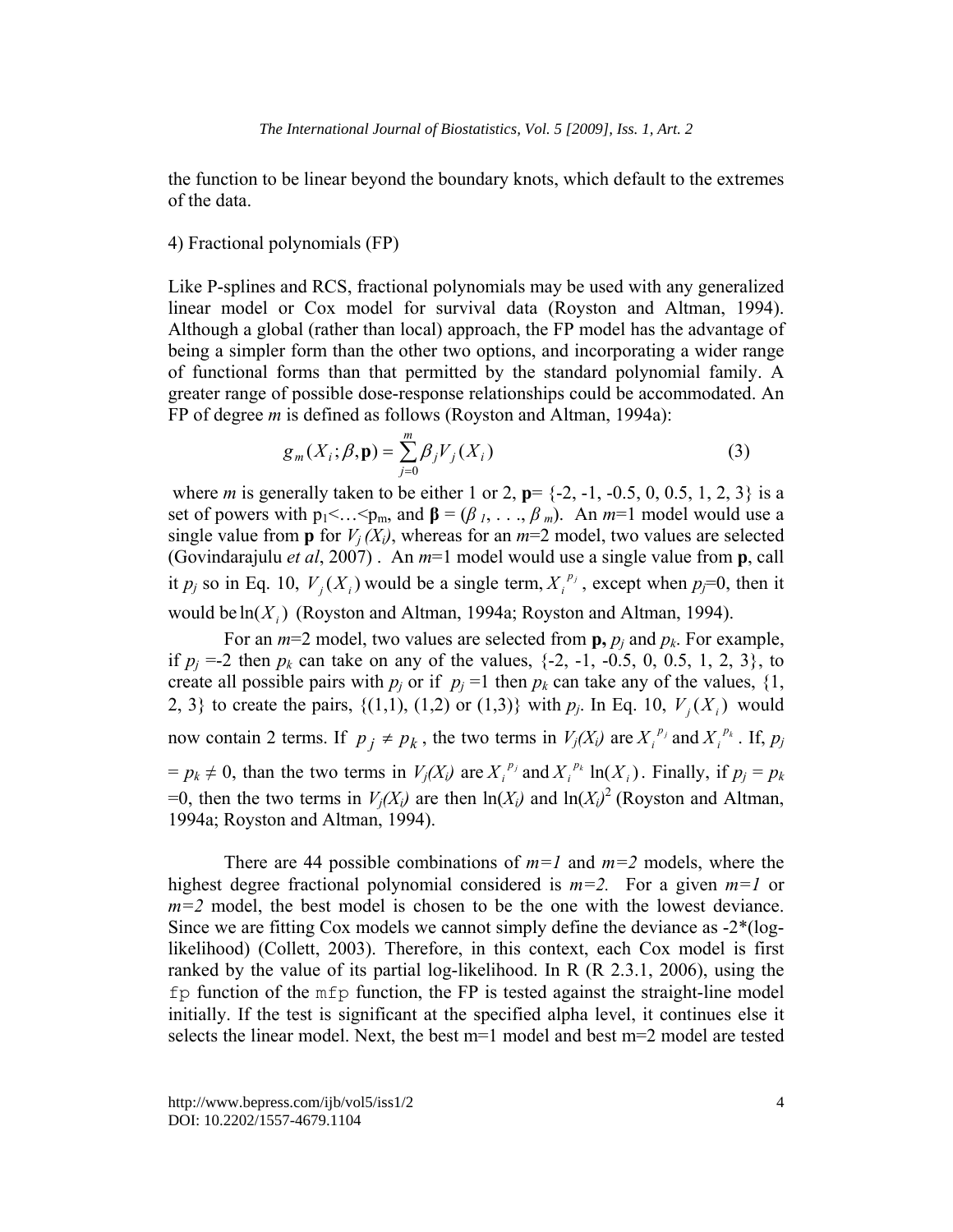against each other and the final model is made. In our analyses, we transformed the exposure variable to a fractional polynomial,  $g_m(X_i; \beta, \mathbf{p})$ , which is then used as a predictor within the Cox model.

#### **Simulation Framework**

We first chose the distribution from which to simulate values for an exposure variable, x. In studies of environmental and occupational exposures, highly skewed exposure distributions are commonly encountered (Rosario *et al*, 2006)**.**  Exposure distributions are bounded by zero or the lower limit of detection of the measurement instrument and have no upper bound. Thus we employed the absolute value of the normal distribution with mean of 0 and standard deviation of 6 to simulate all exposure data. (It should be noted, that dose and exposure have different meanings in the field of environmental exposure assessment; "exposure" refers to a chemical or physical agent outside the body, whereas "dose" or "biomarker" refers to the amount of the agent that reaches the target organ inside the body (Johnson and Rappaport 2997). This simulation is equally relevant to both, and we will use the terms synonomously.)

For the dose-response curve,  $g(x)$ , we generated the outcome under six different models: null, linear, quadratic, log, sine, and threshold. (Although a sine curve is not a biologically plausible exposure-response relationship, we included it because smoothing is often used to adjust for diurnal or seasonal patterns in epidemiologic data.).

The dose-response curve,  $g(x)$ , for each different model is: null: 0, linear: *β\*x or 0.17\*x,* ln*(x)*: *β\**ln*(x+1) or 0.43\*ln(x+1)*, sine: *β\*(*sin*(x/3)) or*   $(0.71*(sin(x/3))$ , quadratic:  $β*x*(x-b)^2$  *or*  $(0.005*x*(x-40)^2)$ , and threshold:  $β*(x-b)$ + *or*  $0.35*(x-2)$  + Depending upon  $g(x)$ , we set b to be at a particular percentile of the exposure distribution. For the threshold dose-response, we chose the cutpoint based on the 25th percentile of exposure.

Since we were using a Cox proportional hazards regression, we generated the survival times using the hazard function. In proportional hazards form, the model containing *g(x)* is:

$$
\lambda(t \mid x) = \lambda_0(t) \exp(g(x)) \tag{4}
$$

where  $\lambda_0(t)$  is the baseline hazard function and  $g(x)$  is the form of the exposureresponse curve. We allowed for a baseline Weibull hazard (Klein and Moschberger, 1997),  $\lambda_0(t) = \theta v t^{\theta-1}$ . Using the survival function,  $S(t) = I - F(t)$ , we obtained the baseline cumulative incidence function under the Weibull model at any time *t*, for a given exposure: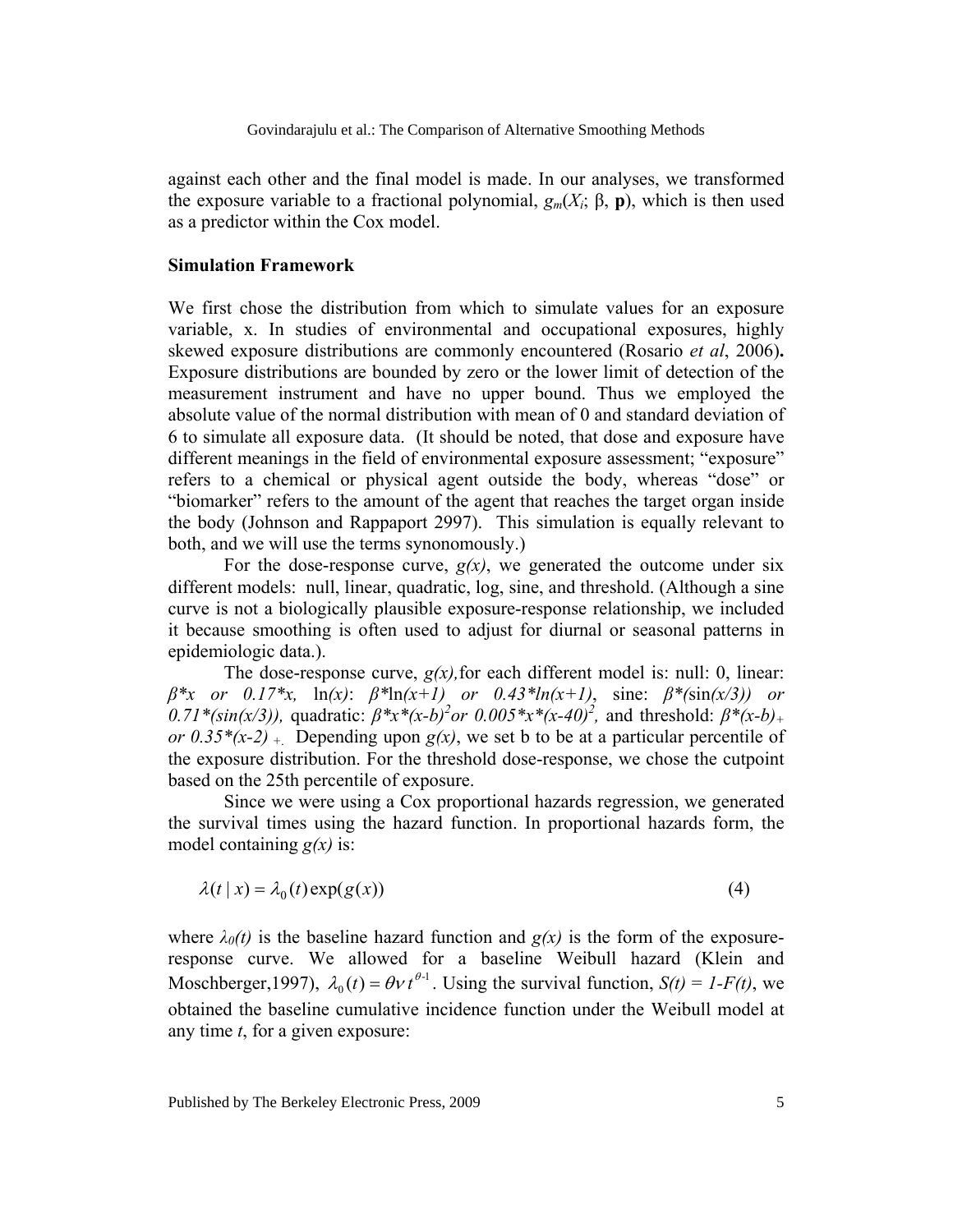*The International Journal of Biostatistics, Vol. 5 [2009], Iss. 1, Art. 2*

$$
F_0(t) = 1 - S_0(t)
$$
  
\n
$$
F_0(t) = 1 - \exp(-\nu t^{\theta}).
$$
\n(5)

Allowing  $F_0$  to be average cumulative incidence among the unexposed, if there are 100 cases out of 2000 persons, then  $F<sub>0</sub>=0.05$ . Solving for v in Eq. 5, we obtained:

$$
v = \frac{1}{t_* \theta} (-\log(1 - F_0))
$$
 (6)

where  $t=20$  years of followup time and  $\theta=5$  is the shape parameter, which is typical value for many types of cancer (Armitage and Doll, 1961; Breslow and Day, 1987; Zucker and Spiegelman, 2004).

In addition, we defined  $S_0(t)$  in terms of the baseline hazard:

$$
S_0(t) = \exp(-\Lambda_0(t)) = \exp\left[-\int_0^t \lambda_0(u)du\right]
$$
 (7)

We then modeled the survival times,  $t_0$ , from a Cox model via the following, using the baseline cumulative hazard function, *Λ0(t)*, the survival function, *S(t)*, and the form of  $\lambda(t|x)$  (Eq. 4):

$$
S(t) = \exp(-\Lambda(t)) = \exp\left[\int_{0}^{t} \lambda(u) du\right]
$$
  
= 
$$
\exp\left[\int_{0}^{t} \lambda_0(u) \exp(g(x)) du\right] = \exp[-\Lambda_0(t) \exp(g(x))]
$$
 (8)

*F(t)* was then defined in terms of *S(t)* for the Cox model, using the form of *Λ0(t)* from the Weibull model, where  $1 - S(t | x) = F(t | x) = 1 - \exp(-\exp(g(x)) * vt^9)$ , and we used this equation to define  $t_0$  in years:

$$
t_0 = \left(-\frac{\log(1 - F(t))}{\nu \exp(g(x))}\right)^{1/\theta} \tag{9}
$$

where *F* is generated from a standard uniform distribution and *v* is defined per Eq. 6. After generating the survival times, we generated the competing risk times. We first obtained the cumulative incidence function from  $S(tw)$ , similarly as for  $S(t)$ in Eq. 8, and generated the equation for competing risk time, *tw*, using an Exponential model: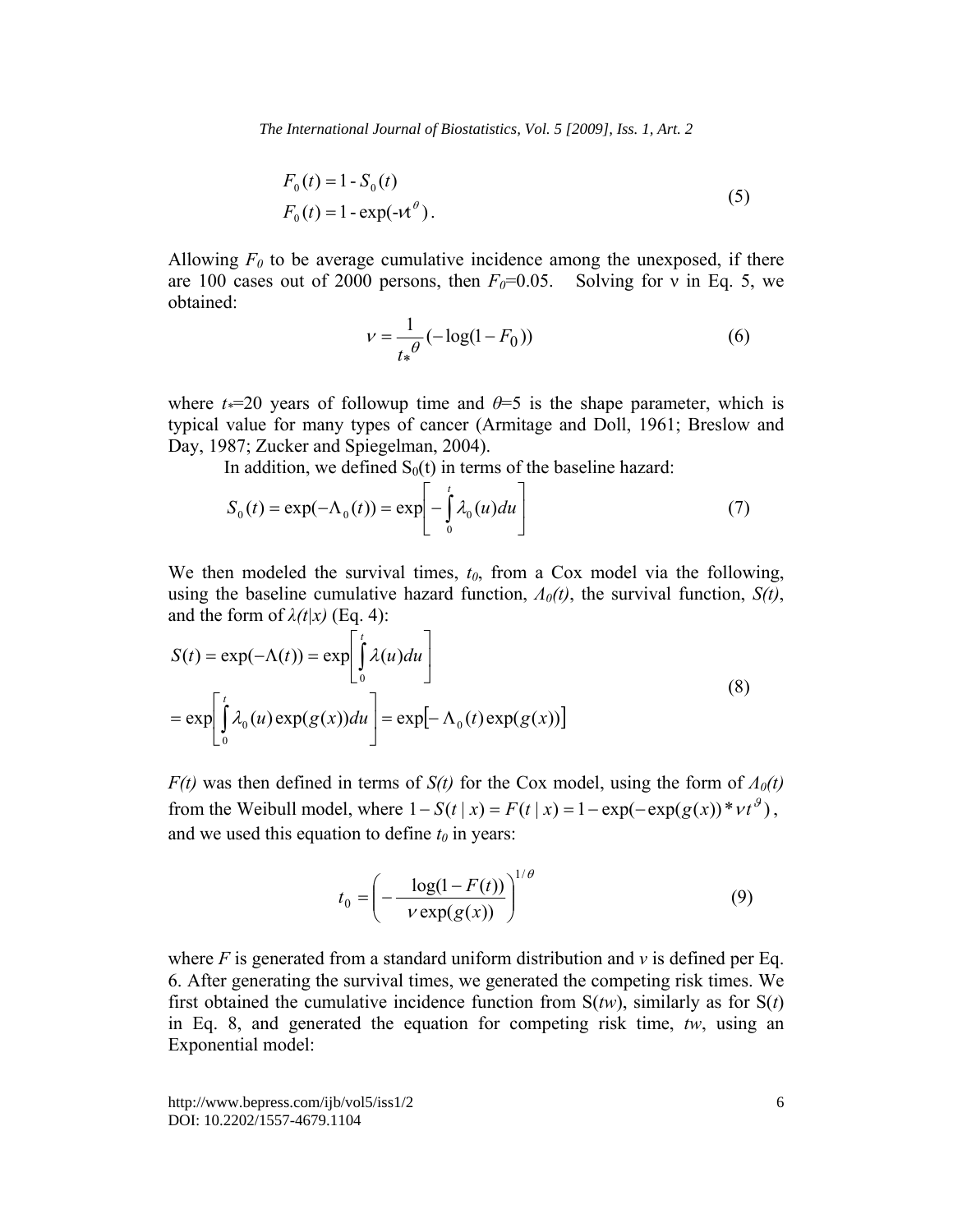$$
tw = \frac{-\log(1 - U\,2)}{\gamma} \tag{10}
$$

where  $F = U2 \sim \text{Uniform}(0,1)$  and  $\gamma$  was set to 10% which corresponds to 60% censoring per year. To obtain the follow-up time, *t*, we set  $t = min(t_0, tw)$  from Eq's 9-10 and the event indicator,  $d=I[t_0 \leq tw]$ . The final simulated datasets contain: (x, t, d): exposure variable, follow-up time, and event indicator.

#### **Evaluating the Performance of Smoothing Approaches Fit to Simulated Data**

We simulated exposure distributions and survival times under each of the six dose-response scenarios and and then compared each fitted curve (P-spline, RCS, NS, and FP) to the true curve. Each smoothed curve was fit in a Cox Model via standard software implementations. We simulated datasets of size  $n = 2,000$ , and ran N=1,000 iterations under each scenario. (We found that increasing iterations did not change significantly change results.) We selected parameter values for the true functions (see table above) in order to maintain a constant number of events, approximately 200 cases, under any scenario.

To compare the series of curves generated by each dose-response function, we evaluated four aspects of performance: 1) model fit as measured by Mean-Square Error (MSE), 2) the p-value for the test of linearity, calculated as the proportion of times that the test of linearity is rejected (power of method to reject the null hypothesis that association is linear), 3) the p-value for the test of null effect, calculated as the proportion of times the test of null hypothesis was rejected, and 4) bias (difference between the observed and true curves), as assessed by the rMSE and area difference. Each of these four aspects is described below.

The mean-square error calculation (MSE) involved taking the difference between log (hazard ratio) HR values predicted by each curve and values of the true dose-response curve at each observed data point along the x-axis. This was computed for each simulated dataset. We actually calculated the root MSE (rMSE)

$$
rMSE = \sqrt{\sum_{i=1}^{n} (\log \widehat{H}R_i(x_i) - \log HR_i(x_i))^2}
$$
(11)

where  $\log \widehat{H}R_j(x_i)$  is the estimated curve for the  $j^{\text{th}}$  simulated data set evaluated at the *i*<sup>th</sup> subject's exposure  $x_i$  and  $\log HR_i(x_i)$  is the value of the true curve at  $x_i$ .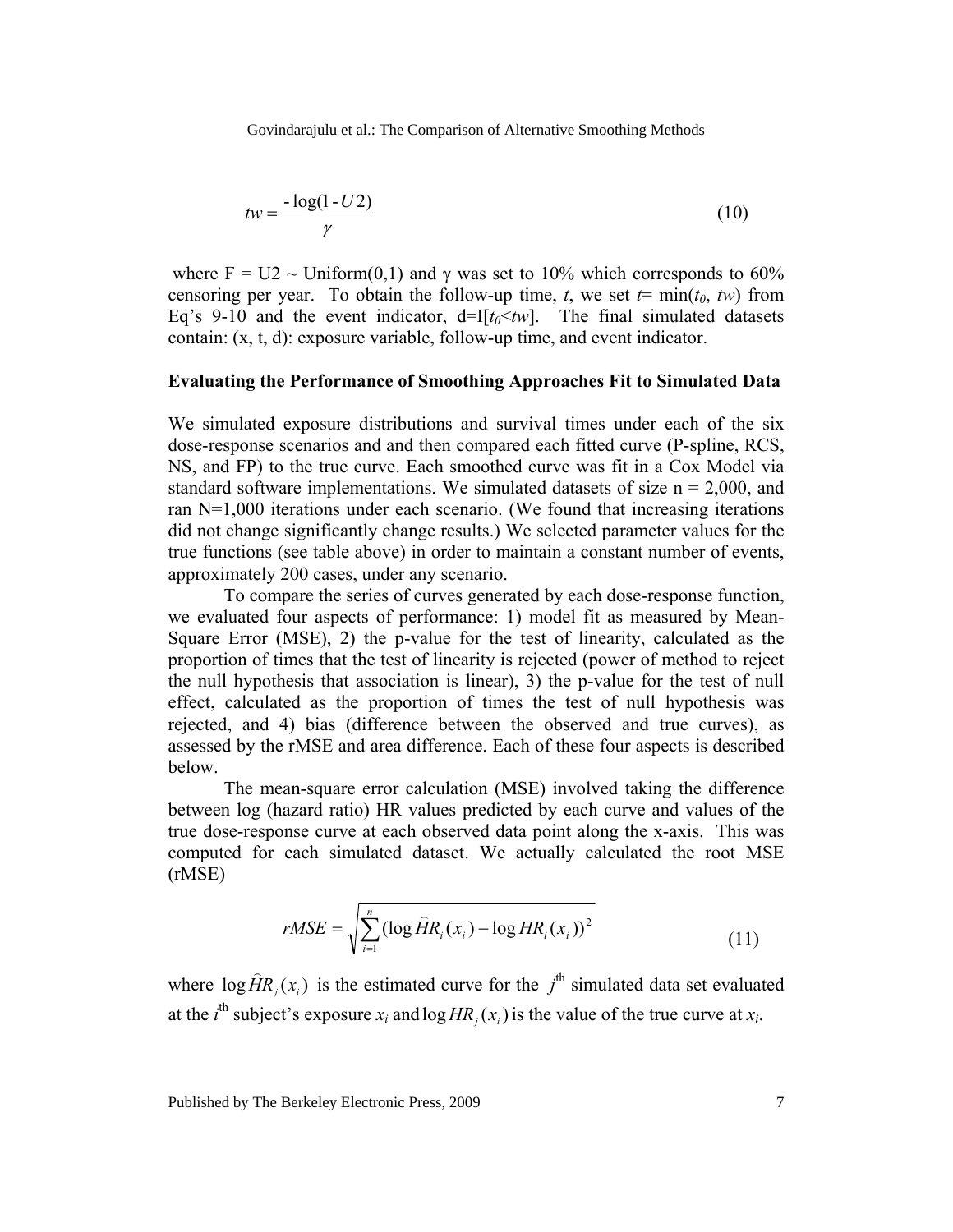The fit of each smoothing method applied to each exposure-response scenario was then summarized by the median rMSE score (across datasets), where a lower score reflects a closer relationship between the true and the estimated curves. The distribution of rMSE was presented in boxplots and the median was used to summarize model fit to reduce the influence of the tails.

We were also interested in the how often the test of linearity was rejected and how often the test of null effect was rejected by each smoothed model. For each hypothesis test, we estimated the proportion of times that the hypothesis was rejected in the 1000 replications for each smoothed function, fit to each doseresponse function. In order to calculate the test of linearity for a given dataset, we computed the chi-square test:

$$
X^2 = -2l(x) - [-2l(g(x))]
$$
\n(12)

where  $-2l(x)$  is  $-2*$  partial log-likelihood from the Cox model for x and  $-2l(g(x))$  is the  $-2^*$ partial log-likehood from the Cox model estimated for a particular  $g(x)$ . We computed the p-value from Eq. 12 and reported the proportion of p-values less than or equal to the significance level of 0.05 across all simulations. In order to calculate the test of null effect, we computed the likelihood ratio chi-square test:

$$
X^2 = -2l(g(x)) - [-2l(g(0))]
$$
\n(13)

where  $-2l(g(0))$  is the  $-2*$  partial log-likelihood from the null Cox model. We obtained the p-value from Eq. 13 and computed the proportion of p-values greater than or equal to 0.05 across simulations. We also computed a Wald chi-square to test the null effect.

The area calculations were computed using a method developed in a previous paper (Govindarajulu *et al*, 2007), based on summing across rectangles defined by a set of evenly-spaced values over the range of x. We computed the difference in area between the true and estimated dose-response curves (log HR) for each scenario. This allowed us to determine how close each spline curve was to the true dose-response curve over the entire span of the x-axis. In contrast with the MSE which summarizes the difference between curves at observed values of x, the area difference is measured giving equal weight to all x-values across the range of exposure. Thus the tails of the exposure distribution will give more weight in the estimation of bias (area difference) than in the calculation of model fit (rMSE).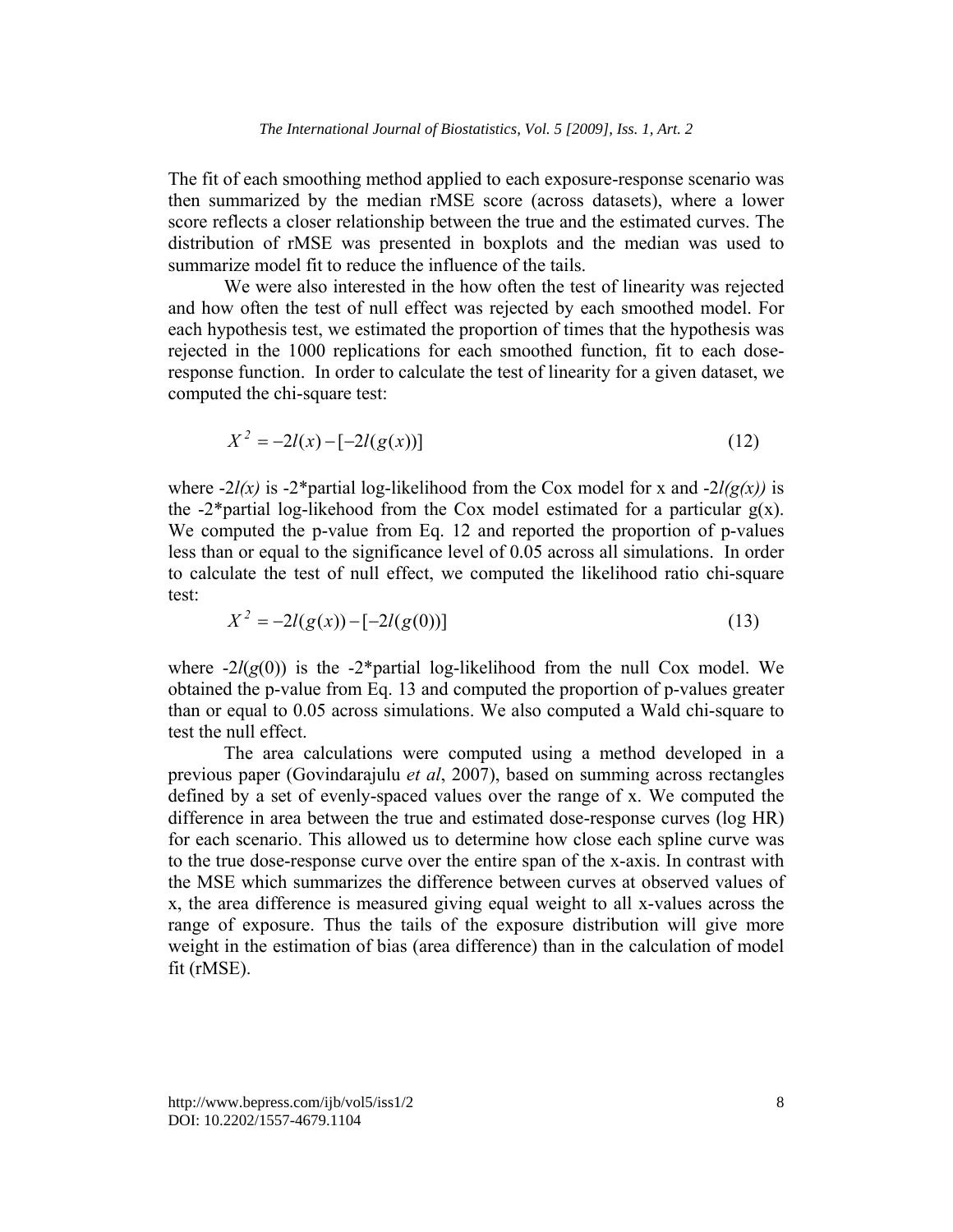### **RESULTS**

To summarize model fit, the median root mean-square error, and interquartile range (IQR), are presented for each scenario in Table 1.

**Table 1: Median (IQR) root mean-square error for selected methods in 1000 simulated datasets (n=2000 subjects) generated for each of six scenarios of the true dose -response function** 

| Dose-response<br>function |                  | Methods*                |                     |                     |                      |                        |                  |
|---------------------------|------------------|-------------------------|---------------------|---------------------|----------------------|------------------------|------------------|
|                           | g(x)             | P-spline-<br><b>AIC</b> | P-spline-<br>$df-4$ | <b>NS</b><br>$df=4$ | <b>RCS</b><br>$nk=5$ | <b>RCS</b><br>stepwise | <b>FP</b>        |
| log                       | $\beta$ log(x+1) | 0.296<br>(0.183)        | 0.221<br>(0.176)    | 0.290<br>(0.279)    | 0.349<br>(0.155)     | 0.343<br>(0.148)       | 0.362<br>(0.118) |
| sine                      | $\beta$ sin(x/3) | 0.310<br>(0.232)        | 0.311<br>(0.249)    | 0.389<br>(0.321)    | 0.349<br>(0.190)     | 0.543<br>(0.295)       | 0.602<br>(0.108) |
| linear                    | $\beta x$        | 0.103<br>(0.151)        | 0.162<br>(0.155)    | 0.292<br>(0.290)    | 0.230<br>(0.135)     | 0.070<br>(0.090)       | 0.065<br>(0.078) |
| quadratic                 | $\beta x(x-b)$   | 0.182<br>(0.152)        | 0.182<br>(0.157)    | 0.293<br>(0.300)    | 0.253<br>(0.143)     | 0.187<br>(0.125)       | 0.121<br>(0.114) |
| null                      | $\theta$         | 0.187<br>(0.243)        | 0.291<br>(0.215)    | 0.368<br>(0.317)    | 0.213<br>(0.157)     | 0.138<br>(0.192)       | 0.121<br>(0.166) |
| threshold                 | $\beta(x-b)_+$   | 0.478<br>(0.302)        | 0.307<br>(0.268)    | 0.291<br>(0.303)    | 0.132<br>(0.109)     | 0.571<br>(0.119)       | 0.579<br>(0.097) |

\*AIC=Akaike's Information Criteria was used as method of selection for optimal smoothness, df

=degrees of freedom, and nk =number of knots. The df and nk represent default software settings used for each spline. IQR: interquartile ratio.

Corresponding boxplots are also presented for each scenario (Figures 1a-1f), transformed to the log scale in order to display the positive tails comprised of datasets with poorly fitting curves. All smoothing methods fit well when the true dose-response is linear, quadratic, or null, when summarizing across all results in Tables 1-4. P-splines (selected with  $df = 4$ ) had the smallest median rMSE when the underlying exposure-response scenario was a logarithmic or sine function. Fractional polynomials fit the best for an underlying linear function, with the RCS-step not far behind. There was more variability in model fit for the P-spline (AIC) and RCS-step than the other methods for several different scenarios. The median df ranged from 1.0 to 2.9 across scenarios for Pspline-AIC and from 1.0 to 2.0 for RCS-step. Thus, P-spline-AIC fit poorly in several individual datasets, despite having lowest rMSE for sine scenario and moderate rMSE scores for the remaining scenarios. When the true dose-response model was a threshold, the restricted and natural splines fit better than FP or P-splines (Figure 1f).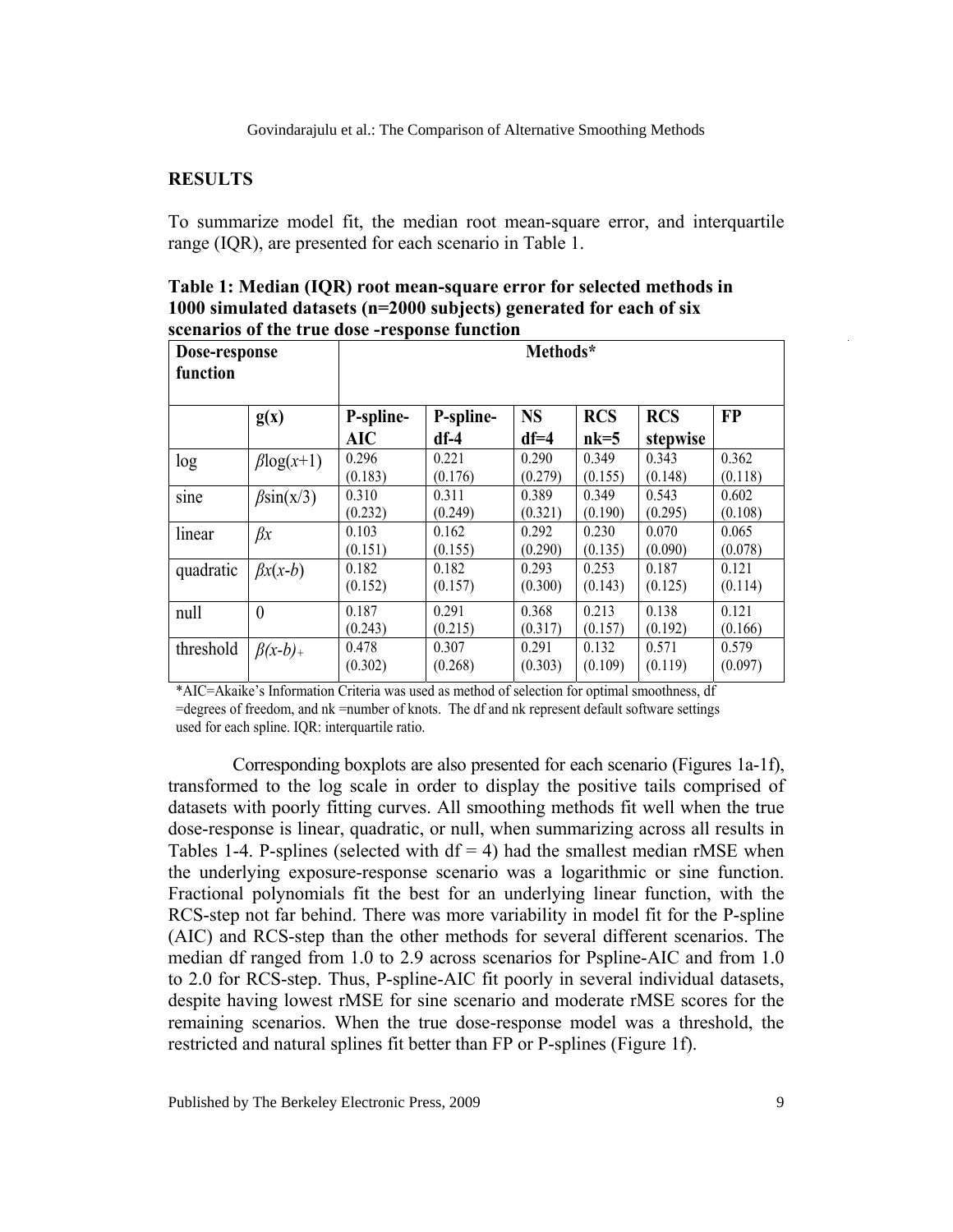## **Figure 1: Boxplots of rMSE for selected methods in 1000 simulated datasets (n=2000 subjects) generated for each of the six scenarios of the true doseresponse function**



The proportion of times the test of linearity was rejected is presented in Table 2 for each dose-response function. As expected, most methods rejected linearity a small proportion of times when the true exposure-response was linear, and a high proportion when the true exposure-response was a sine function. The test of linearity was rejected least often for the null scenario for all the splines except the P-spline-AIC. The P-spline-AIC was least consistent in how often the test of linearity was rejected across the different dose-response functions. The RCS-step and NS performed similarly well, while the RCS-nk=5 rarely rejects linearity under any scenario. We have omitted FP from these analyses because the models are non-nested and because the mfp function in R was not fully functional for Cox models in order to obtain results of this test.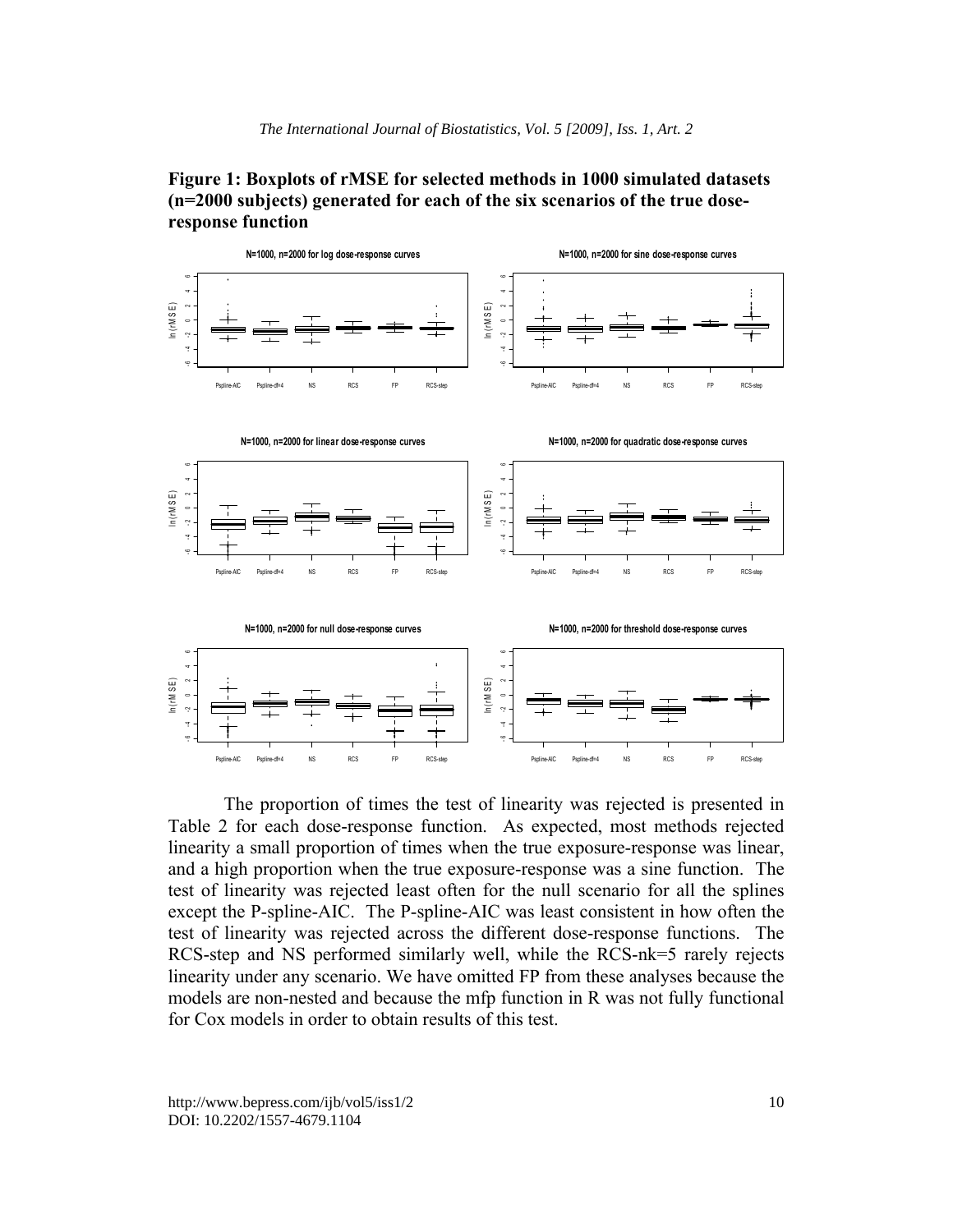| Table 2: Proportion of times test of linearity was rejected for selected splines |
|----------------------------------------------------------------------------------|
| in 1000 simulated datasets ( $n=2000$ subjects) generated for each of six        |
| scenarios of the true dose-response function                                     |

| Dose-response<br>function |                  | Methods*         |                     |                     |                      |                        |  |  |
|---------------------------|------------------|------------------|---------------------|---------------------|----------------------|------------------------|--|--|
|                           | g(x)             | P-spline-<br>AIC | P-spline-<br>$df=4$ | <b>NS</b><br>$df=4$ | <b>RCS</b><br>$nk=5$ | <b>RCS</b><br>stepwise |  |  |
| log                       | $\beta$ log(x+1) | 0.665            | 0.228               | 0.167               | 0.019                | 0.238                  |  |  |
| sine                      | $\beta$ sin(x/3) | 0.932            | 0.859               | 0.790               | 0.445                | 0.694                  |  |  |
| linear                    | βx               | 0.722            | 0.097               | 0.051               | 0.006                | 0.079                  |  |  |
| quadratic                 | $\beta x(x-b)$   | 0.679            | 0.300               | 0.227               | 0.036                | 0.369                  |  |  |
| null                      | $\theta$         | 0.747            | 0.076               | 0.052               | 0.006                | 0.082                  |  |  |
| threshold                 | $\beta(x-b)_{+}$ | 0.682            | 0.241               | 0.236               | 0.052                | 0.160                  |  |  |

\*AIC=Akaike's Information Criteria was used as method of selection for optimal smoothness, df =degrees of freedom, and nk =number of knots. The df and nk represent default software settings used for each spline.

In Tables 3-4, we present the proportion of times the test of null was rejected using the likelihood ratio test or the Wald test. This test was rejected most often when the true exposure-response was linear, quadratic, or threshold, for all splines and fractional polynomials. The test was rejected least often when the true dose-response scenario was null, as expected, though it was rejected most often in that case for P-spline-AIC. FP rejected the test of null when the true scenario was a logarithmic function correctly, but performed poorly for the sine scenario.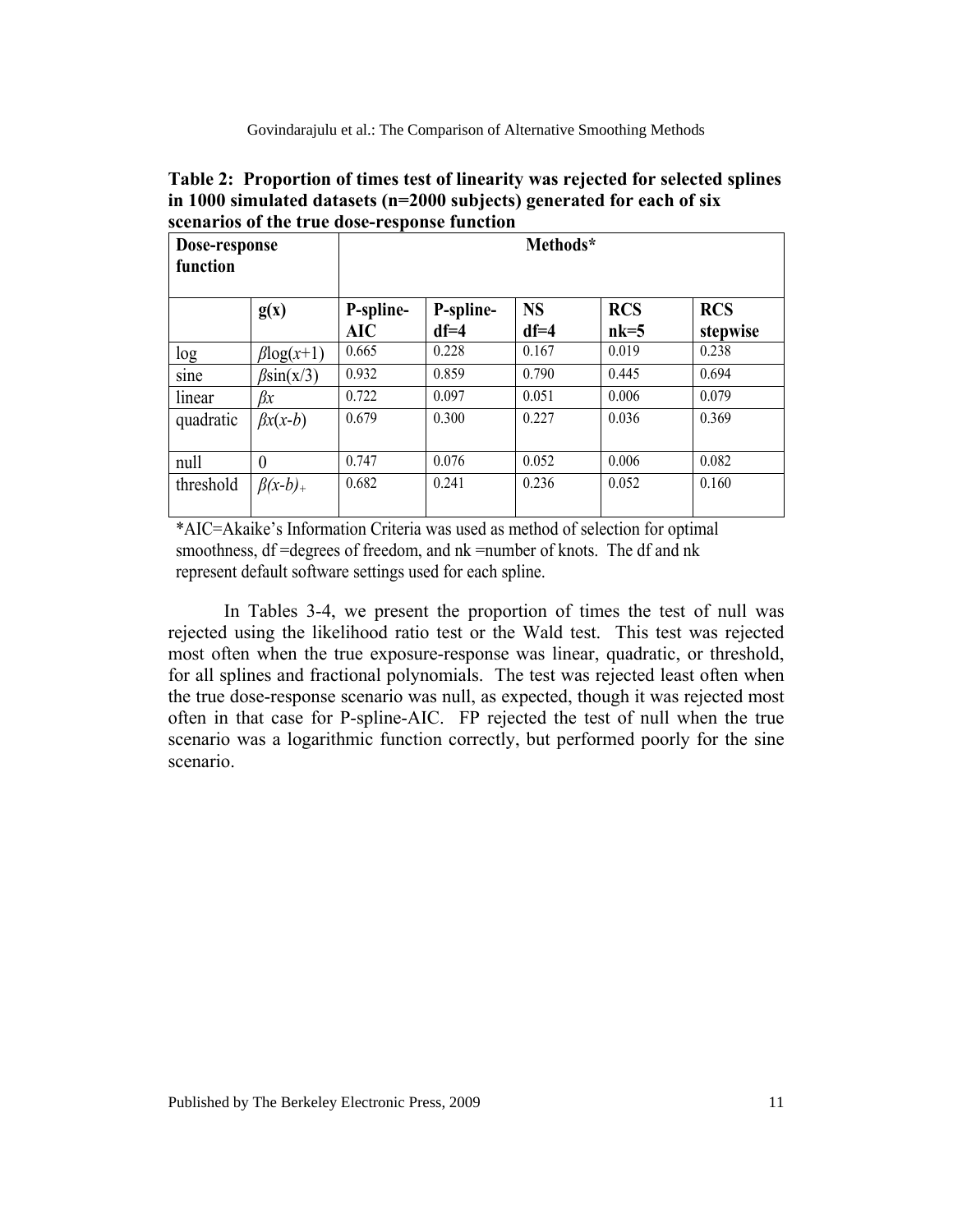| Table 3: Proportion of times test of null effect was rejected (likelihood ratio |
|---------------------------------------------------------------------------------|
| test) for selected methods in 1000 simulated datasets (n=2000 subjects)         |
| generated for each of six scenarios of the true dose-response function          |

| Dose-response<br>function |                  | Methods*                      |                     |                     |                      |                        |           |  |
|---------------------------|------------------|-------------------------------|---------------------|---------------------|----------------------|------------------------|-----------|--|
|                           | g(x)             | $P-$<br>spline-<br><b>AIC</b> | P-spline-<br>$df=4$ | <b>NS</b><br>$df=4$ | <b>RCS</b><br>$nk=5$ | <b>RCS</b><br>stepwise | <b>FP</b> |  |
| log                       | $\beta$ log(x+1) | 0.954                         | 0.876               | 0.840               | 0.769                | 0.940                  | 1.000     |  |
| sine                      | $\beta$ sin(x/3) | 0.911                         | 0.853               | 0.796               | 0.697                | 0.733                  | 0.008     |  |
| linear                    | βx               | 1.000                         | 1.000               | 1.000               | 1.000                | 1.000                  | 1.000     |  |
| quadratic                 | $\beta x(x-b)$   | 1.000                         | 1.000               | 1.000               | 1.000                | 1.000                  | 0.999     |  |
| null                      | $\overline{0}$   | 0.153                         | 0.077               | 0.055               | 0.033                | 0.088                  | 0.002     |  |
| threshold                 | $\beta(x-b)_+$   | 1.000                         | 1.000               | 1.000               | 1.000                | 1.000                  | 1.000     |  |

\*AIC=Akaike's Information Criteria was used as method of selection for optimal smoothness, df =degrees of freedom, and nk =number of knots. The df and nk represent default software settings used for each spline.

**Table 4: Proportion of times test of null effect was rejected (Wald test) for selected methods in 1000 simulated datasets (n=2000 subjects) generated for each of six scenarios of the true dose-response curve** 

| Dose-response<br>function |                  | Methods*               |                     |                       |                      |                        |           |
|---------------------------|------------------|------------------------|---------------------|-----------------------|----------------------|------------------------|-----------|
|                           | g(x)             | $P-$<br>spline-<br>AIC | P-spline-<br>$df=4$ | <b>NS</b><br>$df = 4$ | <b>RCS</b><br>$nk=5$ | <b>RCS</b><br>stepwise | <b>FP</b> |
| log                       | $\beta$ log(x+1) | 0.938                  | 0.843               | 0.750                 | 0.775                | 0.995                  | 1.000     |
| sine                      | $\beta$ sin(x/3) | 0.762                  | 0.693               | 0.538                 | 0.570                | 0.616                  | 0.004     |
| linear                    | βx               | 1.000                  | 1.000               | 1.000                 | 1.000                | 1.000                  | 1.000     |
| quadratic                 | $\beta x(x-b)$   | 1.000                  | 1.000               | 1.000                 | 1.000                | 1.000                  | 0.999     |
| null                      | $\theta$         | 0.101                  | 0.042               | 0.031                 | 0.028                | 0.085                  | 0.003     |
| threshold                 | $\beta(x-b)_+$   | 1.000                  | 1.000               | 1.000                 | 1.000                | 1.000                  | 1.000     |

\*AIC=Akaike's Information Criteria was used as method of selection for optimal smoothness, df =degrees of freedom, and nk =number of knots. The df and nk represent default software settings used for each spline.

http://www.bepress.com/ijb/vol5/iss1/2 DOI: 10.2202/1557-4679.1104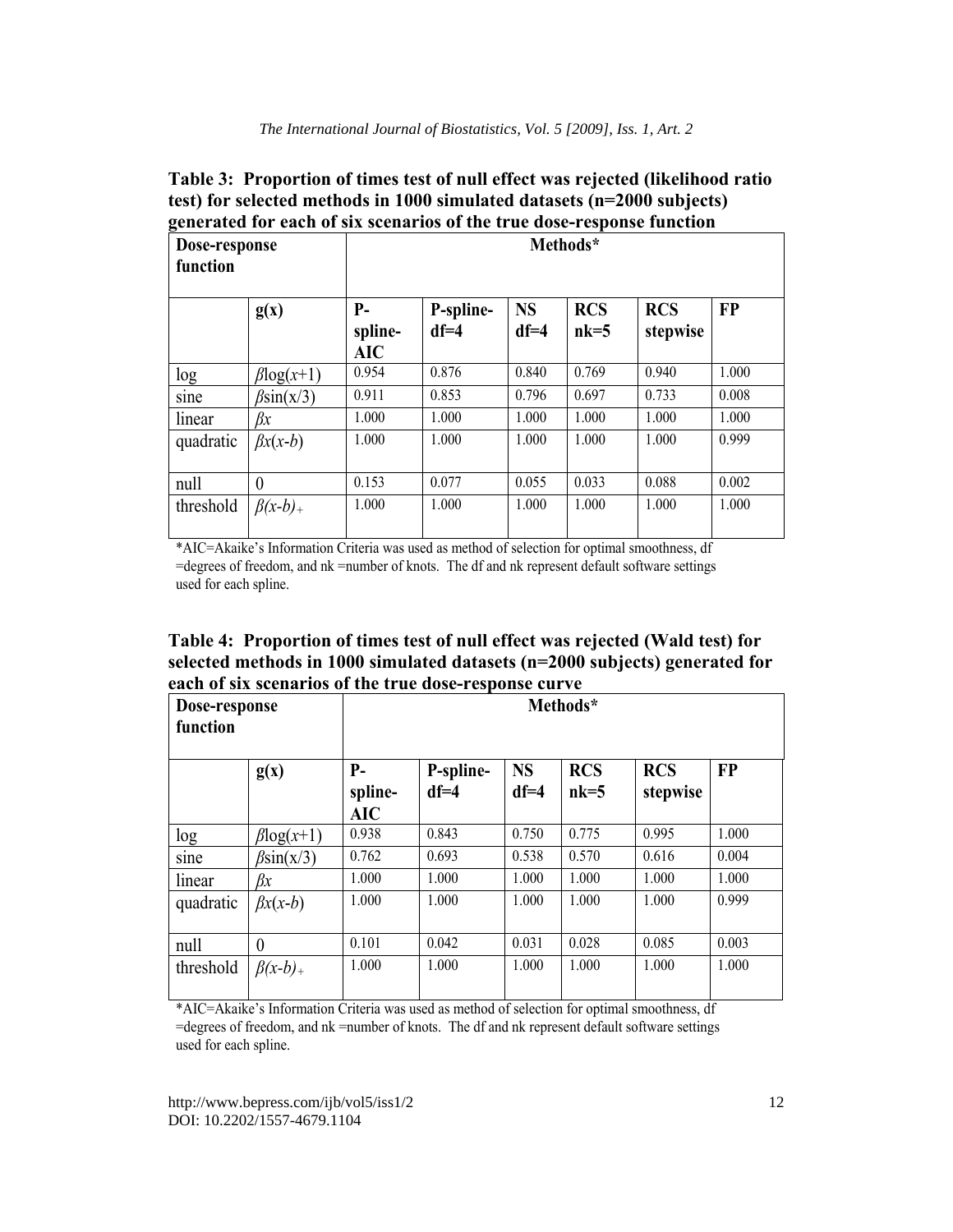We also computed the area difference between the true and estimated curves for each method and present the average for each scenario (Table 5). The area calculations, which incorporate the effect of the tails of exposure, show some interesting contrasts with the rMSE results (Table 1). Although the P-splines had smaller rMSE for several scenarios than the other methods, the P-spline, selected by AIC, was the most biased for the log and sine scenarios than all other methods. The RCS-step was more biased than the other methods for the threshold and linear scenarios. The FP had the smallest area difference from the truth for almost all scenarios, perhaps due to the global fit of this approach in contrast with the locally fit splines.

| Dose-response<br>function |                  | Methods*                |                     |                     |                      |                        |                  |  |
|---------------------------|------------------|-------------------------|---------------------|---------------------|----------------------|------------------------|------------------|--|
|                           | g(x)             | P-spline-<br><b>AIC</b> | P-spline-<br>$df=4$ | <b>NS</b><br>$df=4$ | <b>RCS</b><br>$nk=5$ | <b>RCS</b><br>stepwise | <b>FP</b>        |  |
| log                       | $\beta$ log(x+1) | 30.43<br>(683.01)       | 7.02<br>(3.16)      | 8.47<br>(4.07)      | 8.16<br>(3.66)       | 8.38<br>(8.05)         | 7.17<br>(6.80)   |  |
| sine                      | $\beta$ sin(x/3) | 29.50<br>(368.89)       | 16.10<br>(17.25)    | 13.38<br>(11.49)    | 15.18<br>(13.19)     | 42.46<br>(288.90)      | 7.23<br>(5.25)   |  |
| linear                    | $\beta x$        | 4.63<br>(4.22)          | 5.26<br>(3.03)      | 14.55<br>(6.39)     | 5.46<br>(2.83)       | 3.23<br>(3.58)         | 2.89<br>(14.97)  |  |
| quadratic                 | $\beta x(x-b)$   | 6.48<br>(6.58)          | 6.34<br>(3.38)      | 9.99<br>(4.57)      | 6.22<br>(2.91)       | 6.01<br>(42.49)        | 5.80<br>(8.85)   |  |
| null                      | $\overline{0}$   | 13.42<br>(58.16)        | 13.28<br>(11.76)    | 10.65<br>(8.09)     | 8.71<br>(7.65)       | 22.15<br>(466.00)      | 5.82<br>(4.92)   |  |
| threshold                 | $\beta(x-b)_{+}$ | 9.90<br>(5.56)          | 8.01<br>(4.84)      | 26.52<br>(8.37)     | 3.82<br>(2.34)       | 11.91<br>(5.37)        | 12.18<br>(27.66) |  |

**Table 5: Average (sd) difference in area between true and estimated doseresponse curves for selected methods in 1000 simulated datasets (n=2000 subjects) generated from six scenarios of the true dose-response function** 

\*sd: standard deviation

Visualization of the curves is represented in Figures 2(a-f), where for each scenario, the curve that generated the median rMSE is presented for each smoothing method. The curves deviate more from the true curve in the upper range of exposure for almost every scenario, except the linear. Since each curve represents the one that has the minimum median rMSE, for each method, the results cannot be directly compared to the summary measures of performance presented in Tables 1. Generally the plots indicate that all of the methods can capture the true dose-response curve well. However, the plots illustrate that even the best fitting example of each method, can deviate from the true curve, particularly in the sparsely populated tails of the distribution. This was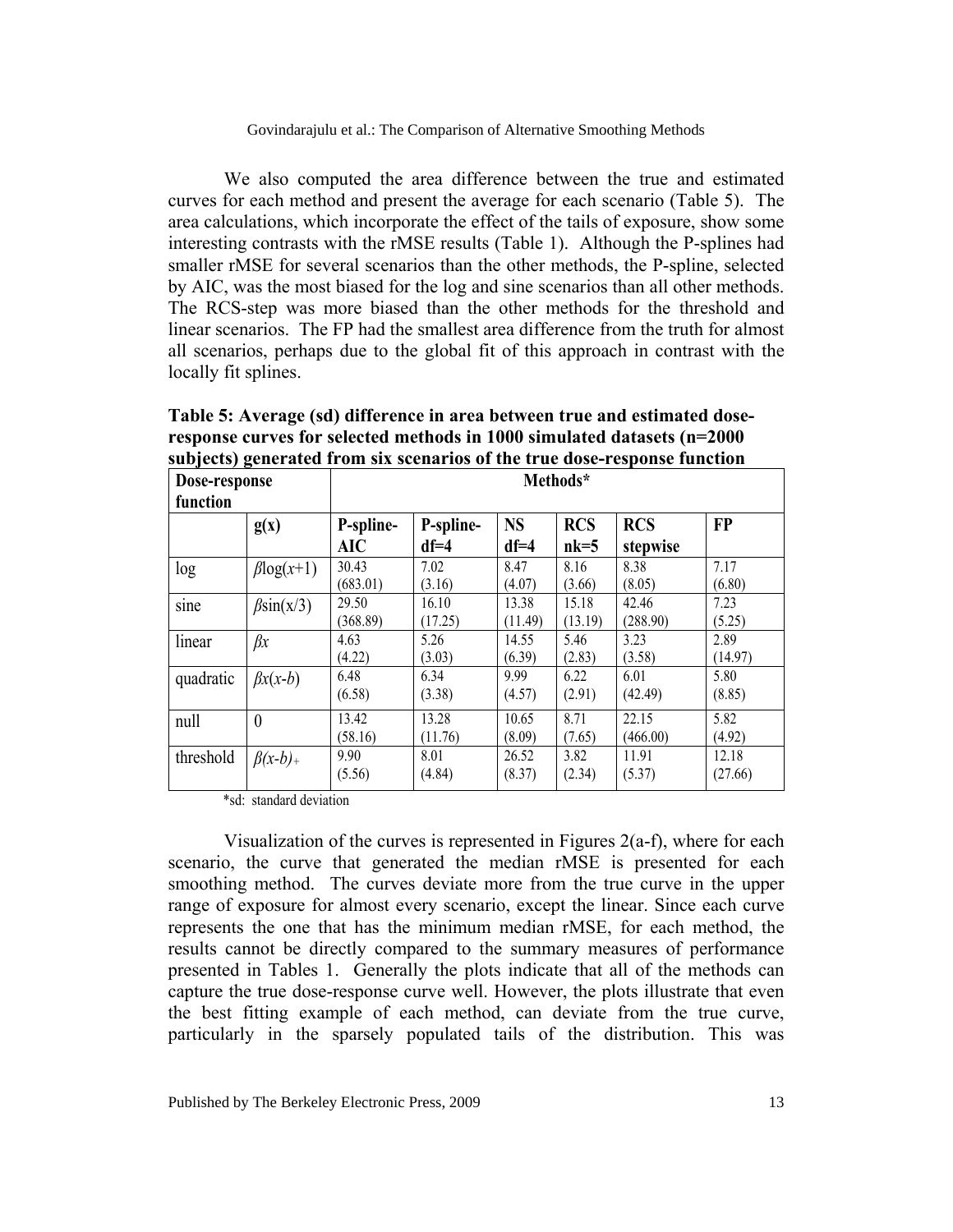particularly true in Figure 2b and 2e, for some of the methods in the null and sine scenarios Finally, it is interesting that the Pspline-AIC is quite wiggly (Figure 2a) for the log dose-response curve.

## **Figure 2: The true dose-response curve for each scenario compared with the estimated curves selected for each method at the median rMSE based on 1000 simulated datasets (n=2000 subjects)**



http://www.bepress.com/ijb/vol5/iss1/2 DOI: 10.2202/1557-4679.1104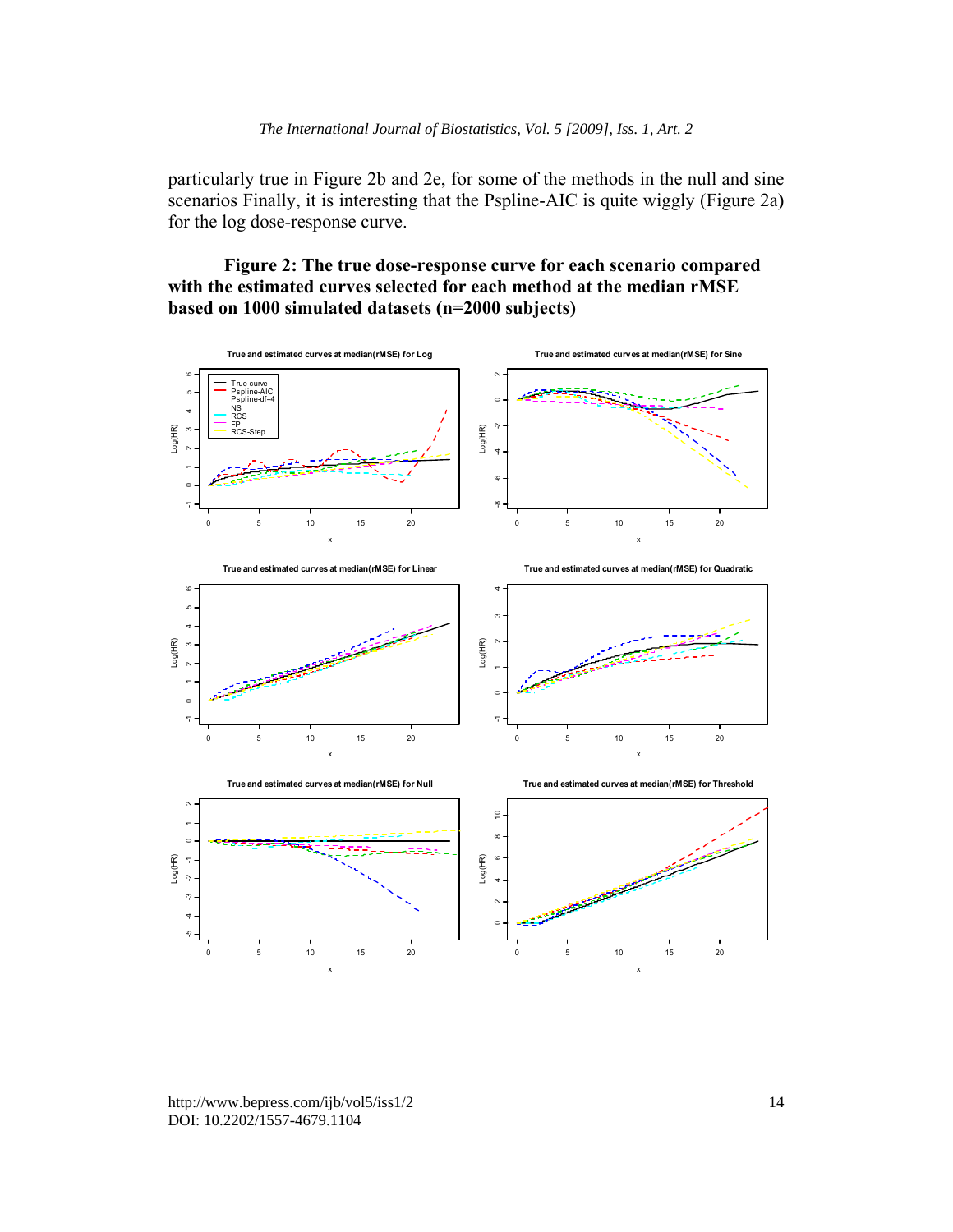#### **DISCUSSION**

We observed the model fit of three alternative splines (penalized splines, restricted cubic splines, natural splines) and fractional polynomials with knowledge of the true exposure-response curve through simulations. By extending a previous study of the fit of various smoothing methods applied to actual data (Govindarajulu *et al*, 2007), we were better able to assess the accuracy (unbiasedness and reliability) of these methods for curve fitting under different dose-response scenarios.

The P-splines (AIC or df=4) had among the lowest rMSE when fit to log or sine functions, while fractional polynomial fit best for linear relationships. The typical fit was good for all methods across all scenarios, but P-splines tended to exhibit the best behavior. However, the model selected by Pspline-AIC rejected linearity more often than the other methods – even when the truth was linear. The type I error for p-spline selected by AIC was unacceptably large, whereas it was below 0.1 for all other methods. AIC also selected more poorly fitting p-spline models than did the default 4 degrees of freedom (df=4).

The RCS-step also performed well compared to the P-splines and FP based on rMSE. By contrast, the larger area difference (bias), for RCS, indicated that the fit was poorer in the higher exposure region. The RCS-nk=5 and NS were least consistent in all scenarios for all criteria, except in the threshold scenario, where they had smaller median MSE than the other methods. In all scenarios, we generated data from a skewed exposure distribution. It would be interesting to evaluate how the skewness of the exposure distribution affects the performance of these methods by repeating these simulations with the same exposure-response scenarios and uniform or normal exposure distributions.

In regards to the Pspline with 4 df, the Pspline in general has a fixed number of knots and the df modifies the degree of smoothness of the fit; this corresponds to roughly 10 knots. Thus, depending on placement, it could be more sensitive to the cutpoint with this many knots. We chose the cutpoint based on the 25th percentile of exposure because at the time having 25% of subjects with exposures below this seemed sufficient. To respond to the reviewer, we tested moving the changepoint to  $X=10$  for the threshold dose-response instead. In fact, it seems that the RCS (nk=5) picks up this change better (rMSE=0.22) than the Pspline (df=4) (rMSE=0.32), which does even worse than the Pspline-AIC (rMSE=0.22). However, in terms of proportion of times test of linearity and test of null effect were rejected, all smoothing methods perform very poorly. It appears that moving the changepoint to a sparser area of data becomes more difficult to detect for the smoothing methods overall.

A number of authors have suggested stepwise regression as a way of optimizing the fit of restricted cubic spline regressions and related regression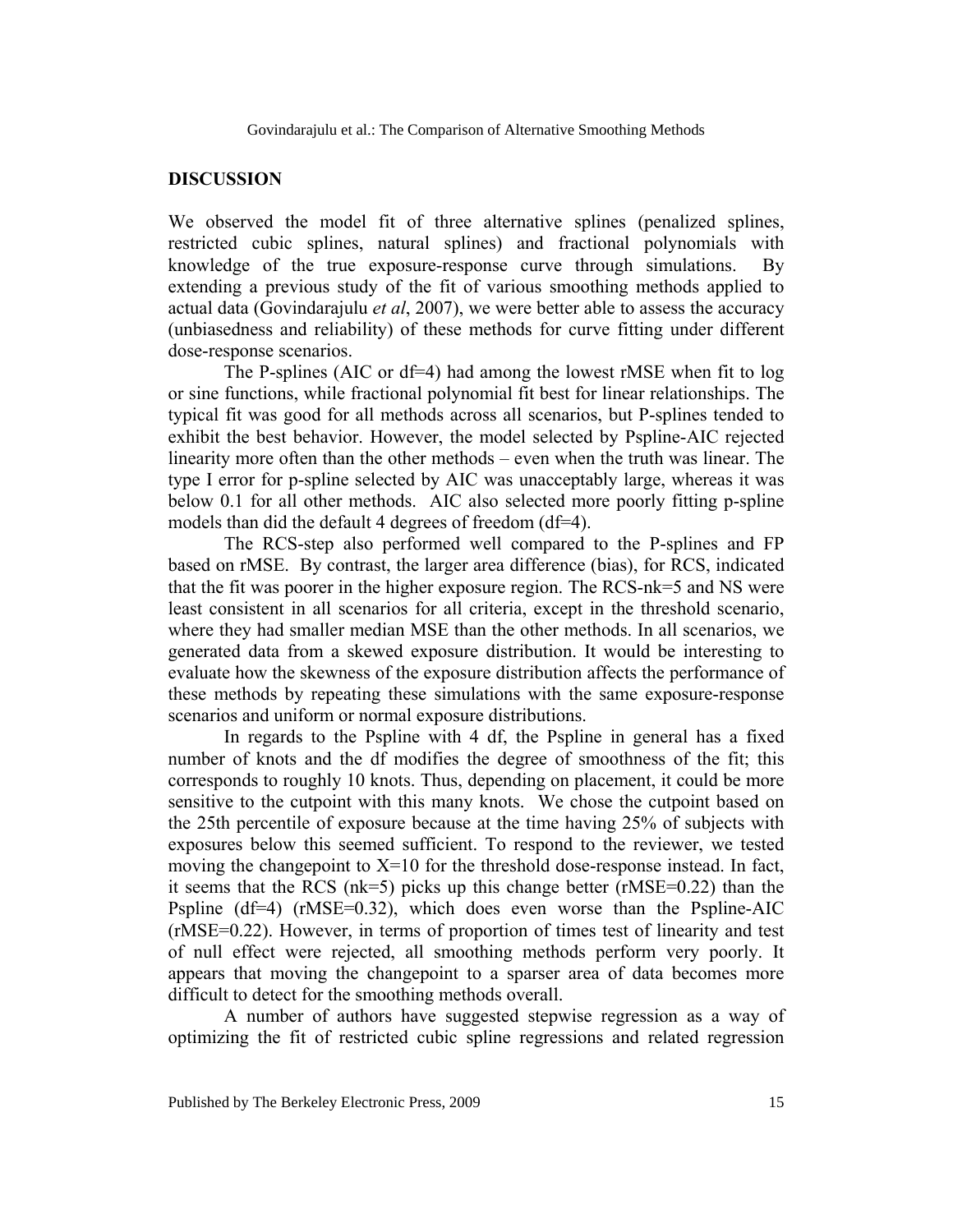spline models (Durrleman and Simon, 1989; Eubank RL, 1984) while others have suggested an arbitrary fixed number of knots placed in a variety of a priori ways (Hess, 1994; Harrell et al., 1988; Heinzl, Kaider, Zlabinger, 1996). This is the first study we are aware of in which the performance of restricted cubic splines with fixed knot number and location, and with stepwise knot selection have been studied systematically by simulation. The nominal size and power of tests based upon the stepwise method appeared competitive with the other methods (Tables 2-4), despite the somewhat ad hoc nature of the approach, consistent with their utility as an exploratory data analysis tool.

Höllander and Schumacher conducted a simulation study to examine a number of methods for estimating dose-response curves that included fractional polynomials and restricted cubic splines. They examined two nonlinear exposureresponse scenarios: a step function and an absolute value (v-shaped) function, in addition to the linear and null cases, and found that fractional polynomials were in general superior based on mean absolute errors and type I error rates. These results cannot be directly compared to ours, however, because of differences between the simulated distributions of exposures. Whereas they simulated exposures from a uniform distribution, we have generated right skewed exposure distributions to mimic real environmental exposures (Johnson and Rappaport, 2007).

In light of our findings, we may conclude that applying penalized splines to exposure-response data provides the most consistent fit. It is interesting that the best fitting Pspline-AIC was a wiggly curve for one of the scenarios, a problem found previously when this method was applied to real data (Govindarajulu *et al*, 2007; Therneau and Grambsch, 1998). For a biologic model, wiggliness in uninterpretable and the default model selection criteria for P-splines in R, based on degrees of freedom,  $df = 4$ , avoids this unattractive feature. The median fit of NS was worse in five of the six scenarios than RCS (nk=5). This was somewhat surprising given that NS employs B-spline basis functions. The rMSE measures overall performance but one may be interested in more specific aspects of the dose response curve such as whether a peak /dip/threshold is captured correctly, the % of times it is over/under estimated and so on. This is at least one drawback of using rMSE calculations.

It may be interesting to further compare these splines when fit by varying df rather than default software settings. Also, although the RCS and NS were least consistent in fit to the various scenarios, it would be worthy to see if their performances improve beyond standard settings. Finally, although the fractional polynomial was competitive with penalized splines in terms of all of the aspects of model performance, it should be kept in mind that FP are a polynomial model fit over the entire range of exposure, whereas the splines are locally fit over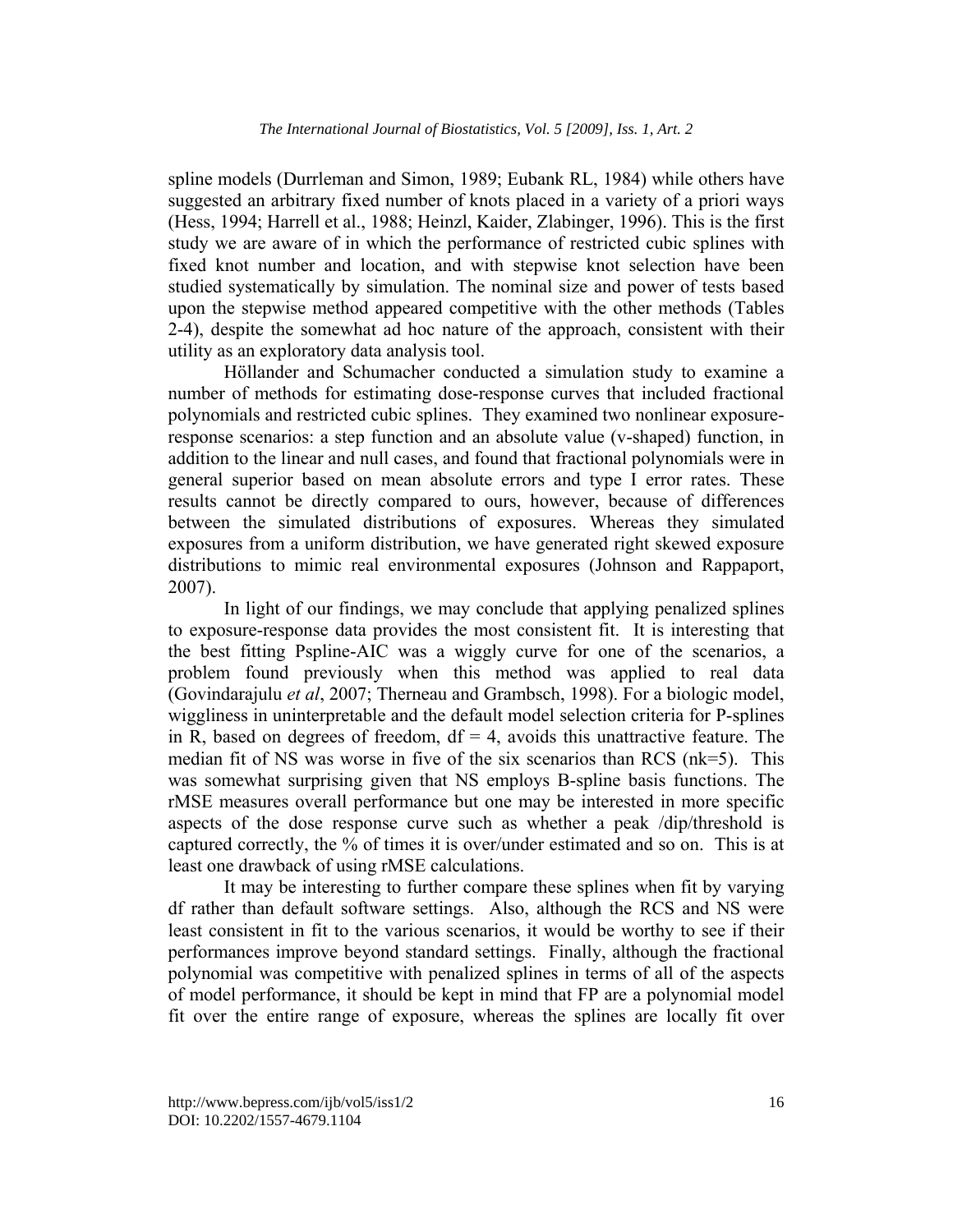discrete intervals of the exposure variable. This difference may have implications for the robustness of the curves over different regions of the exposure range.

### **REFERENCES**

Akaike H. A new look at the statistical model identification. *IEEE Transactions on Automatic Control* 1974; **19(6)** : 716-723.

Armitage P and Doll R. In: J Neyman (Ed.). *Stochastic models for carcinogenesis*. Proceedings of the Fourth Berkeley Symposium on Mathematical Statistics and Probability, 1961, Berkeley: Univ. of California.

Breslow NE and Day NE. *Statistical methods in cancer research: The design and analysis of cohort studies*. 1987, International Agency for Research on Cancer, Vol 2.

Checkoway H, Heyer NJ, Seixas NS, Welp EAE, Demers PA, Hughes JM, et al. Dose-response associations of silica and nonmalignant respiratory disease and lung cancer mortality in diatomaceous earth industry. *Am J Epidemiol*. 1997; **145**: 680-688.

Collett D. *Modelling Survival Data in Medical Research*. 2003, CRC Press: Boca Raton FL, 2nd edition.

Cox and Oates T. *Analysis of Survival Data*. 1985, Chapman & Hall: New York; 19.

Durrleman S. and Simon R. Flexible regression models with cubic splines. *Statistics in Medicine* 1989; **8** : 551-561.

Eubank RL. Approximate regression models and splines. *Communications in Statistics*: *theory and methods* 1984; **13**:433-484.

Gallant, AR and Fuller, AW. 1973, Fitting segmented polynomial models whose join points have to be estimated. *JASA* 1973; **68**: 144-147.

Govindarajulu US, Spiegelman D, Thurston S, Ganguli B, and Eisen E.A. Comparing smoothing techniques in Cox models for exposure-response relationships. *Statistics in Medicine* 2007; **26(20)**: 3735-3752.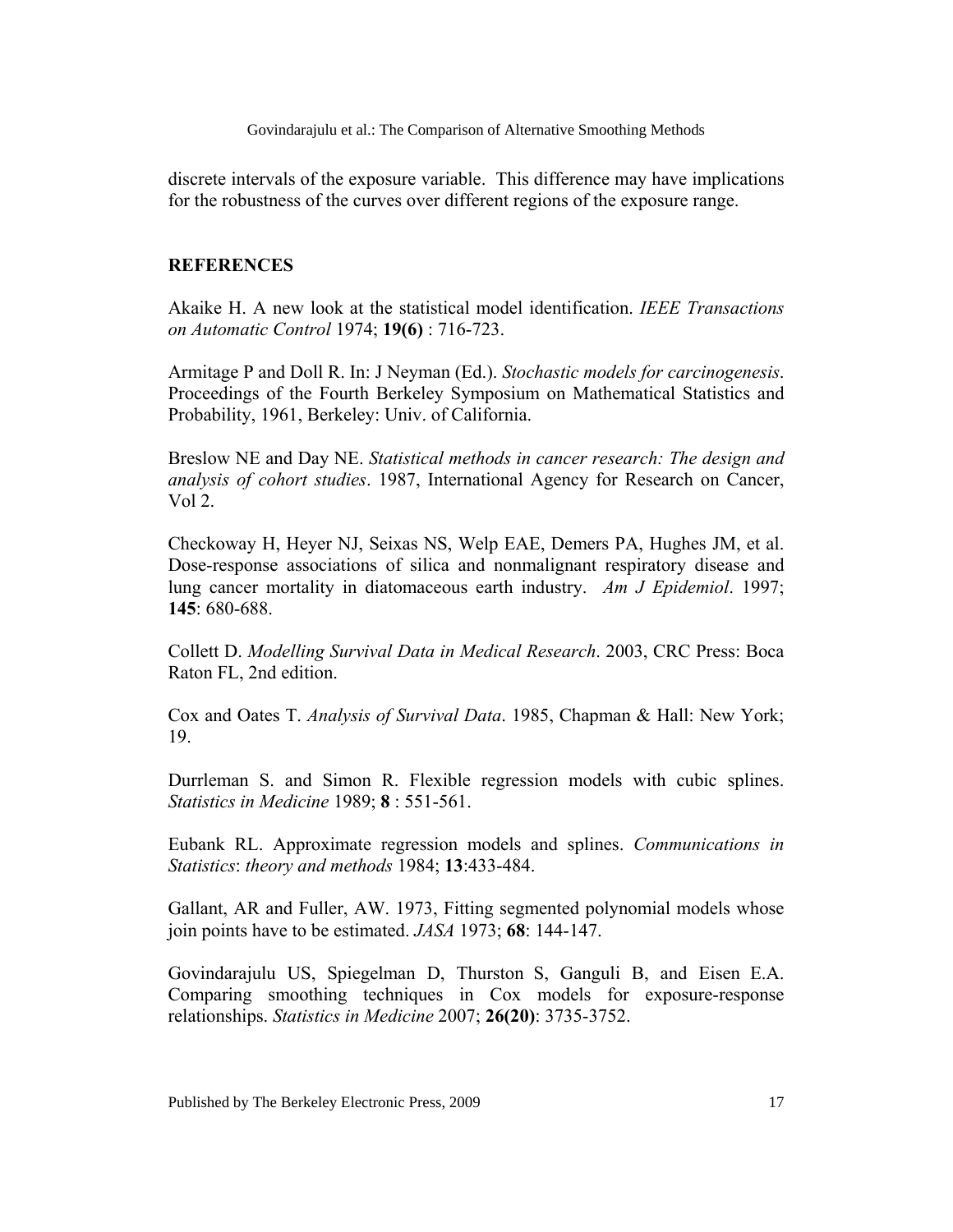Harrell FE Jr, Lee KL, Pollock BG. Regression models in clinical studies: determining relationships between predictors and response. *Journal of the National Cancer Institute* 1988; **80(15)**: 1198-1202.

Hastie TJ and Tibshirani RJ. *Generalized Additive Models*. 1990, Chapman & Hall: New York.

Heinzl H, Kaider A and Zlabinger G. Assessing interactions of binary timedependent covariates with time in Cox proportional hazards regression models using cubic spline functions, *Statistics in Medicine* 1996; **15**: 2589-2601.

Hess, K.R**.** Assessing time-by-covariate interactions in Cox proportional hazards regression models using cubic spline functions. *Statistics in Medicine* 1999; **13**:1045-1063.

Höllander N and Schumacher, M. Estimating the functional form of a continuous covariate's effect on survival time. *Computational Statistics & Data Analysis*  2004; **50** : 1131-1151.

Klein JP and Moeschberger ML. *Survival analysis: Techniques for censored and truncated data*. 1997, Springer : New York.

Johnson BA andRappaport SM. On modelling metabolism-based biomarkers of exposure: a comparative analysis of nonlinear models with few repeated measurements. *Statistics in Medicine*. 2007, **26(9)**:1901-19.

Rosario AS, Wellmann J, Heid IM, and Wichmann H-E. Radon Epidemiology: Continuous and Categorical Trend Estimators When the Exposure Distribution is Skewed and Outliers May Be Present. *J Toxicol and Environ Health*. 2006, Part A, **69(7)**: 681-700.

R 2.3.1 A Language and Environment. Copyright 2006. The R Development Core Team.

Royston P and Altman DG. Regression using fractional polynomials of continuous covariates: Parsimonious parametric modeling. *Applied Statistics*  1994; **43(3)** : 429-467.

 – and -. Using fractional polynomials to model curved regression relationship. *STATA Technical Bulletin* 1994a; **No. 21, sg26**, STATA Corporation, College Station, Texas.